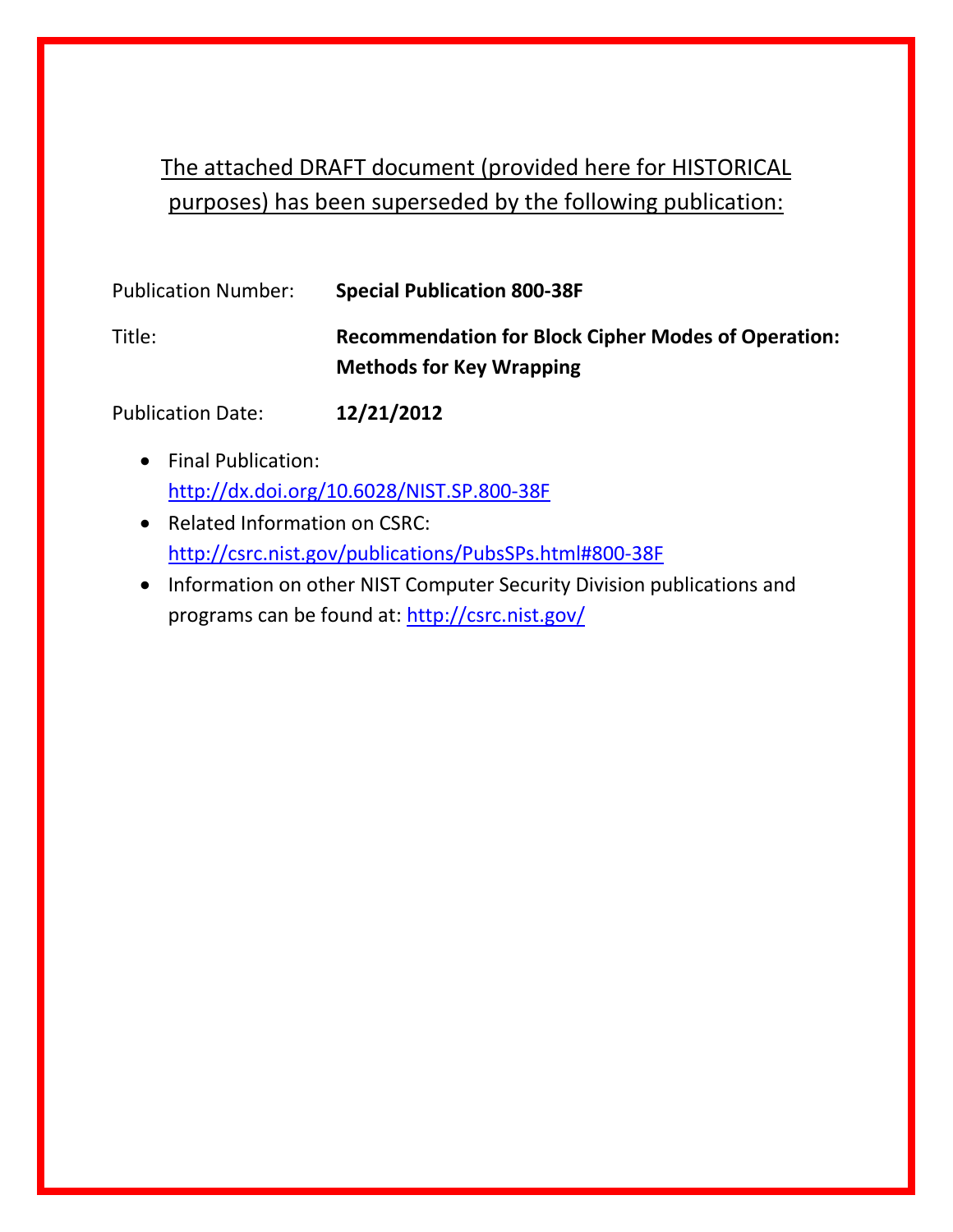The following information was posted with the attached DRAFT document:

### **NIST Special Publication 800-38F, Recommendation for Block Cipher Modes of Operation: Methods for Key-Wrapping**

December 21, 2012

NIST is pleased to announce the release of Special Publication 800-38F, Recommendation for Block Cipher Modes of Operation: Methods for Key Wrapping. This publication describes cryptographic methods for the protection of the confidentiality and integrity of cryptographic keys. In addition to clarifying that some previously-approved methods are permitted for key wrapping, this publication specifies two deterministic authenticated-encryption modes of operation of the Advanced Encryption Standard (AES) algorithm: the AES Key Wrap (KW) mode and the AES Key Wrap With Padding (KWP) mode. An analogue of KW, called TKW, with the Triple Data Encryption Algorithm (TDEA) as the underlying block cipher, is also specified to support legacy applications.

A specification of the AES Key Wrap had been available since 2001 on the Computer Security Resource Center web site; SP 800-38F officially approves this method. The AES Key Wrap With Padding mode is a variant that provides a specific padding scheme in order to promote interoperability; this variant was originally specified in 2009 under the auspices of the Internet Engineering Task Force, in Request for Comment 5649.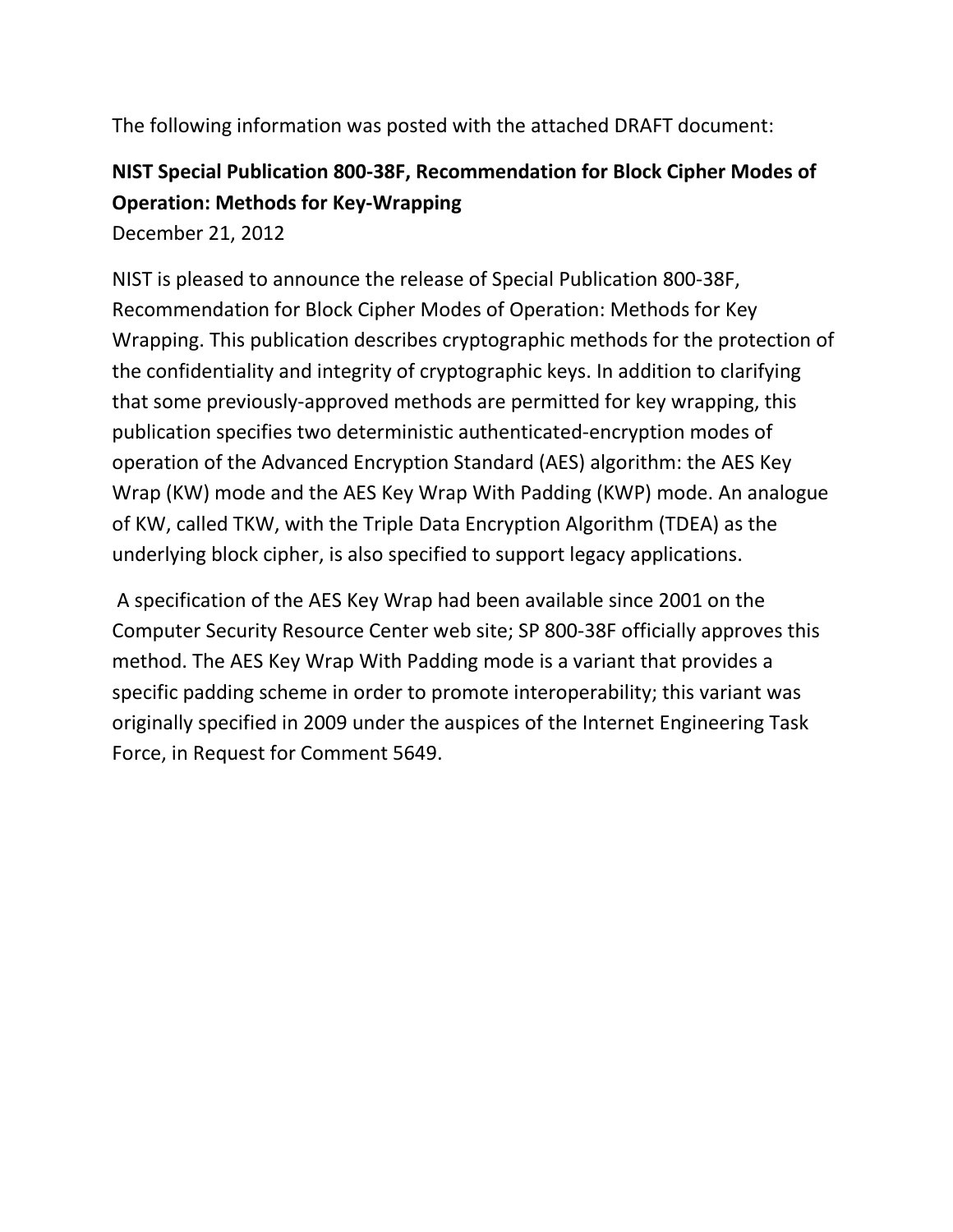NIST Special Publication 800-38F DRAFT--August, 2011

**Recommendation for Block Cipher Modes of Operation: Methods for Key Wrapping** 

Morris Dworkin



U.S. Department of Commerce

## C O M P U T E R S E C U R I T Y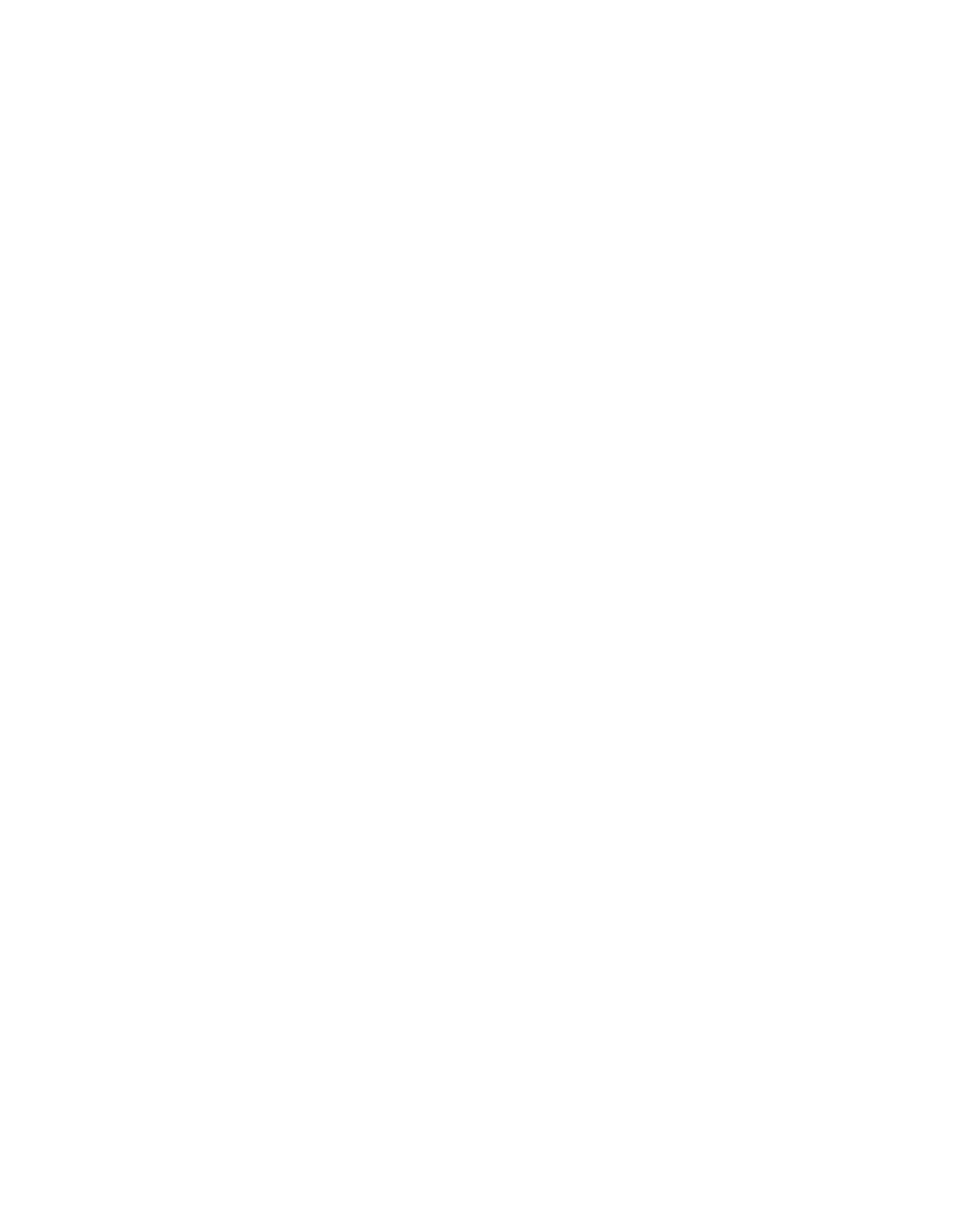**Recommendation for Block Cipher Modes of Operation: Methods for Key Wrapping** 

Morris Dworkin

### C O M P U T E R S E C U R I T Y

Computer Security Division Information Technology Laboratory National Institute of Standards and Technology Gaithersburg, MD 20899

August 2011



U.S. Department of Commerce *Rebecca M. Blank, Acting Secretary* 

National Institute of Standards and Technology *Patrick D. Gallagher, Director*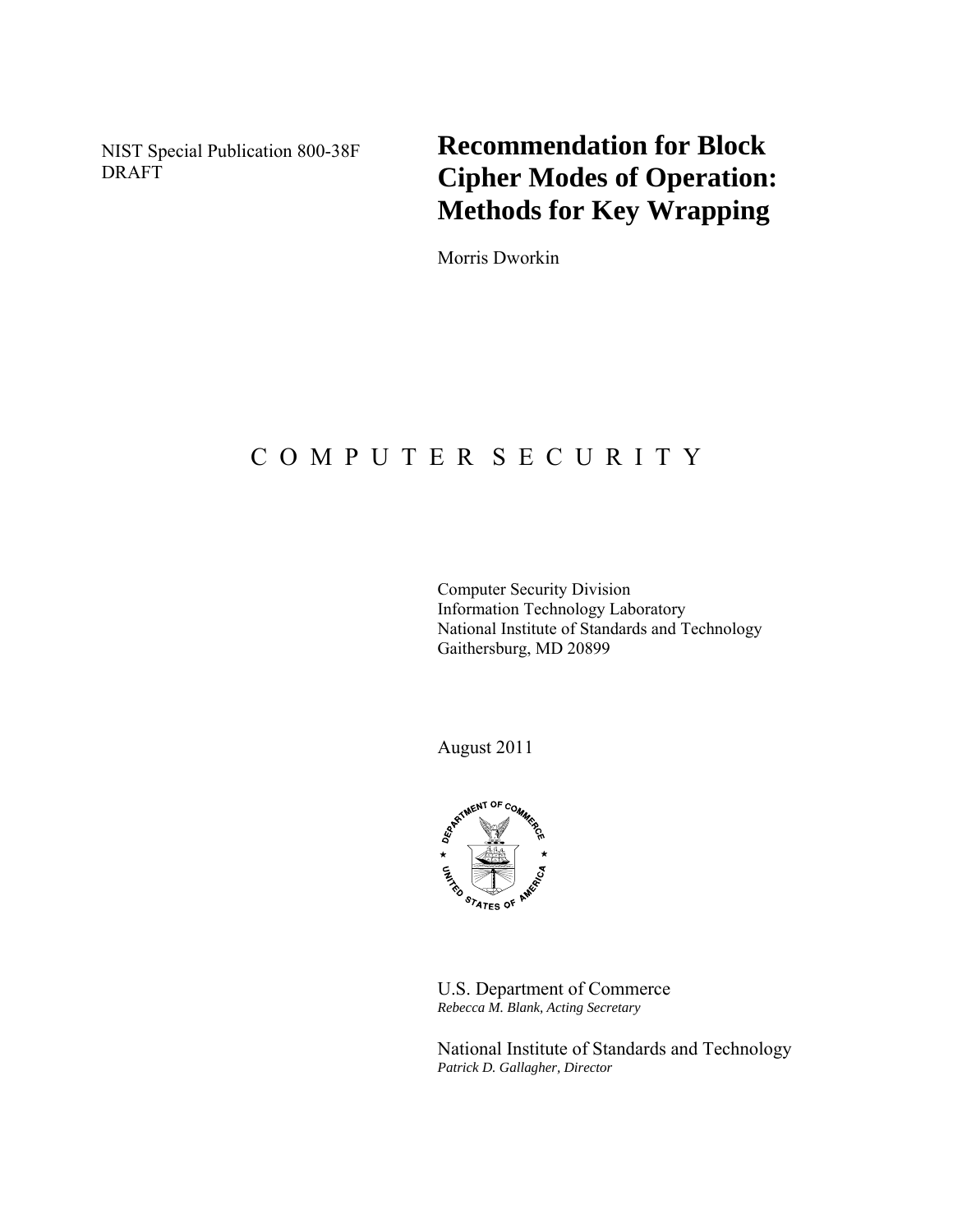#### *Reports on Information Security Technology*

The Information Technology Laboratory (ITL) at the National Institute of Standards and Technology (NIST) promotes the U.S. economy and public welfare by providing technical leadership for the Nation's measurement and standards infrastructure. ITL develops tests, test methods, reference data, proof of concept implementations, and technical analyses to advance the development and productive use of information technology. ITL's responsibilities include the development of technical, physical, administrative, and management standards and guidelines for the cost-effective security and privacy of sensitive unclassified information in Federal computer systems. This Special Publication 800-series reports on ITL's research, guidance, and outreach efforts in computer security, and its collaborative activities with industry, government, and academic organizations.

Certain commercial entities, equipment, or materials may be identified in this document in order to describe an experimental procedure or concept adequately. Such identification is not intended to imply recommendation or endorsement by the National Institute of Standards and Technology, nor is it intended to imply that the entities, materials, or equipment are necessarily the best available for the purpose.

### **National Institute of Standards and Technology Special Publication 800-38F Natl. Inst. Stand. Technol. Spec. Publ. 800-38F, 29 pages (August 2011) CODEN: NSPUE2**

### Acknowledgements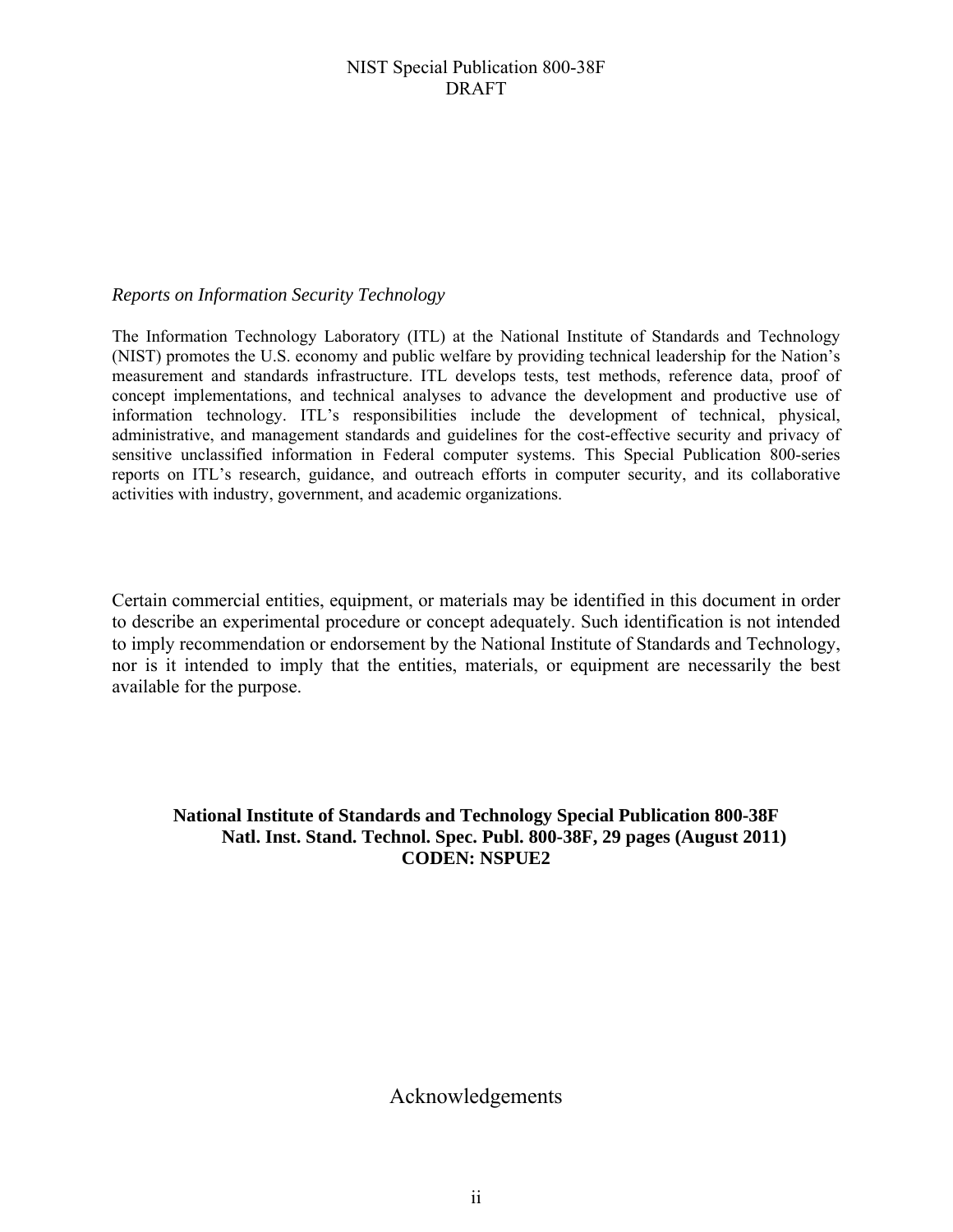The author wishes to thank his colleagues who reviewed drafts of this publication and contributed to its development, especially Elaine Barker, Meltem Turan, Allen Roginsky, Lily Chen, Donghoon Chang, Sharon Keller, Tim Polk, John Kelsey, and Souradyuti Paul. Heather Pearce worked extensively on an earlier version of this publication. Professor Phillip Rogaway kindly provided Figure 1 from his paper analyzing key wrap modes. The author also gratefully acknowledges the comments from the public and private sectors to improve the quality of this publication.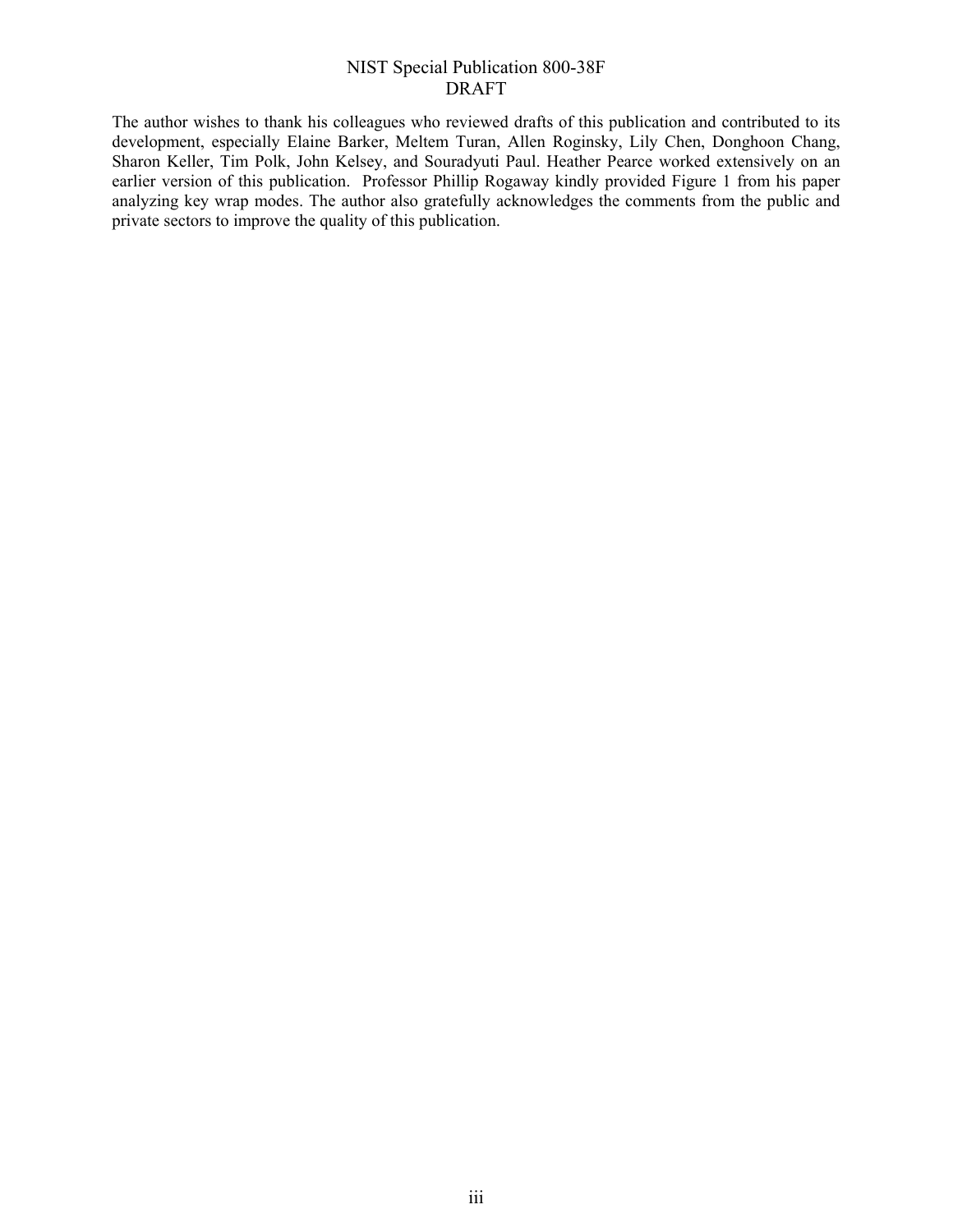### **Abstract**

This publication describes cryptographic methods that are approved for "key wrapping," i.e., the protection of the confidentiality and integrity of cryptographic keys. In addition to describing existing methods, this publication specifies two new, deterministic authenticated encryption modes of operation of the Advanced Encryption Standard (AES) algorithm: the AES Key Wrap (KW) mode and the AES Key Wrap With Padding (KWP) mode. The analogous mode with the Triple Data Encryption Algorithm (TDEA) as the underlying block cipher, called TKW, is also specified, to support legacy applications.

KEY WORDS: authenticated encryption; authentication; block cipher; computer security; confidentiality; cryptography; encryption; information security; key wrapping; mode of operation.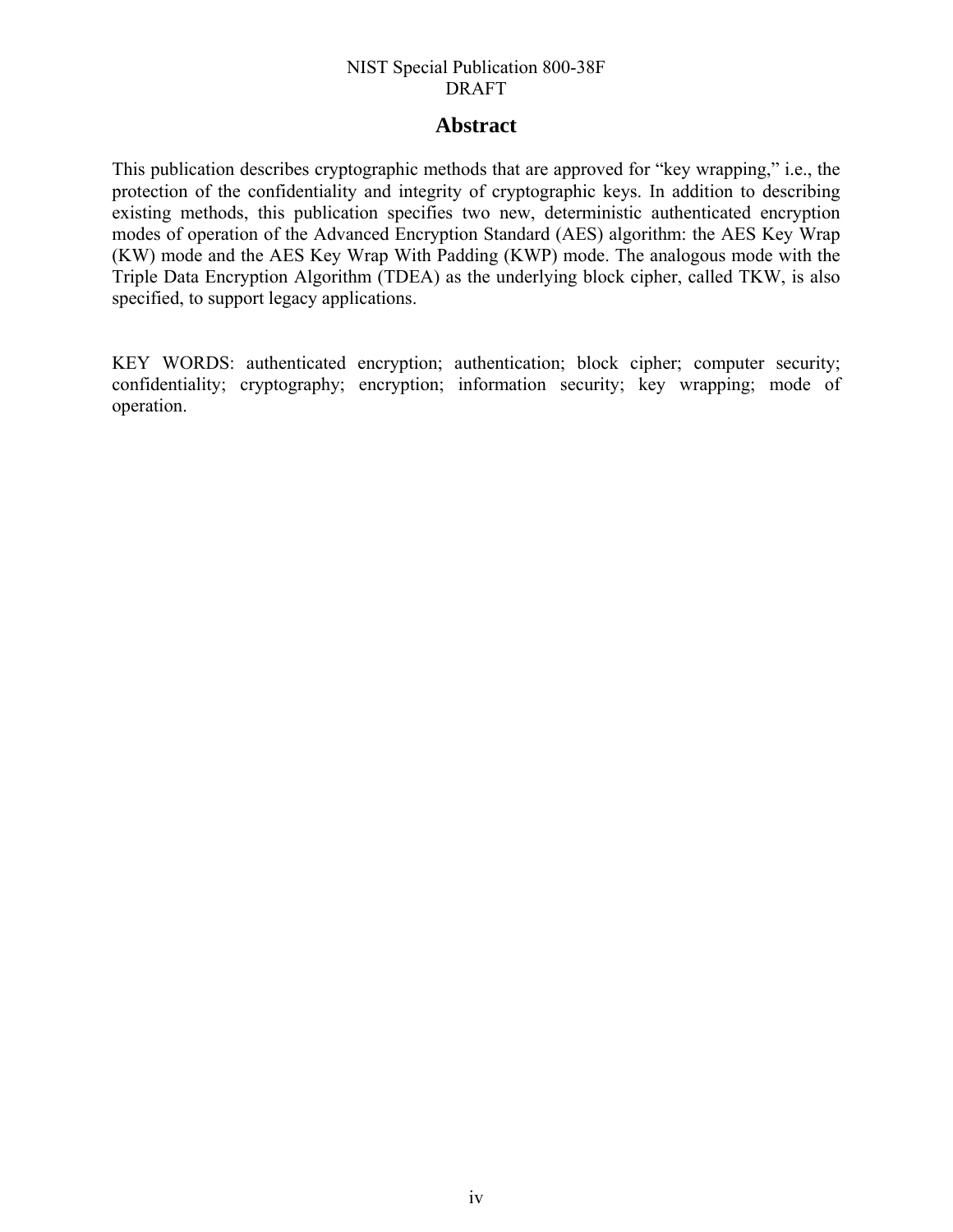### **TABLE OF CONTENTS**

| 1                       |                |  |
|-------------------------|----------------|--|
| $\boldsymbol{2}$        |                |  |
| 3                       |                |  |
|                         | 3.1            |  |
|                         | 3.2            |  |
| $\overline{\mathbf{4}}$ |                |  |
|                         | 4.1            |  |
|                         | 42             |  |
|                         | 4.3            |  |
|                         | 4.4            |  |
|                         | 4.5            |  |
| 5                       |                |  |
|                         | 5.1            |  |
|                         | 5.2            |  |
|                         | 5.3            |  |
|                         | 5.3.1          |  |
|                         | 5.3.2          |  |
| 6                       |                |  |
|                         | 6.1            |  |
|                         | 6.2            |  |
|                         | 6.3            |  |
| 7                       |                |  |
|                         | 71             |  |
|                         | 7.2            |  |
| 8                       |                |  |
|                         |                |  |
|                         | A <sub>1</sub> |  |
|                         | A2             |  |
|                         | A <sub>3</sub> |  |
|                         | A <sub>4</sub> |  |
|                         | A <sub>5</sub> |  |
|                         |                |  |
|                         |                |  |

### LIST OF TABLES AND FIGURES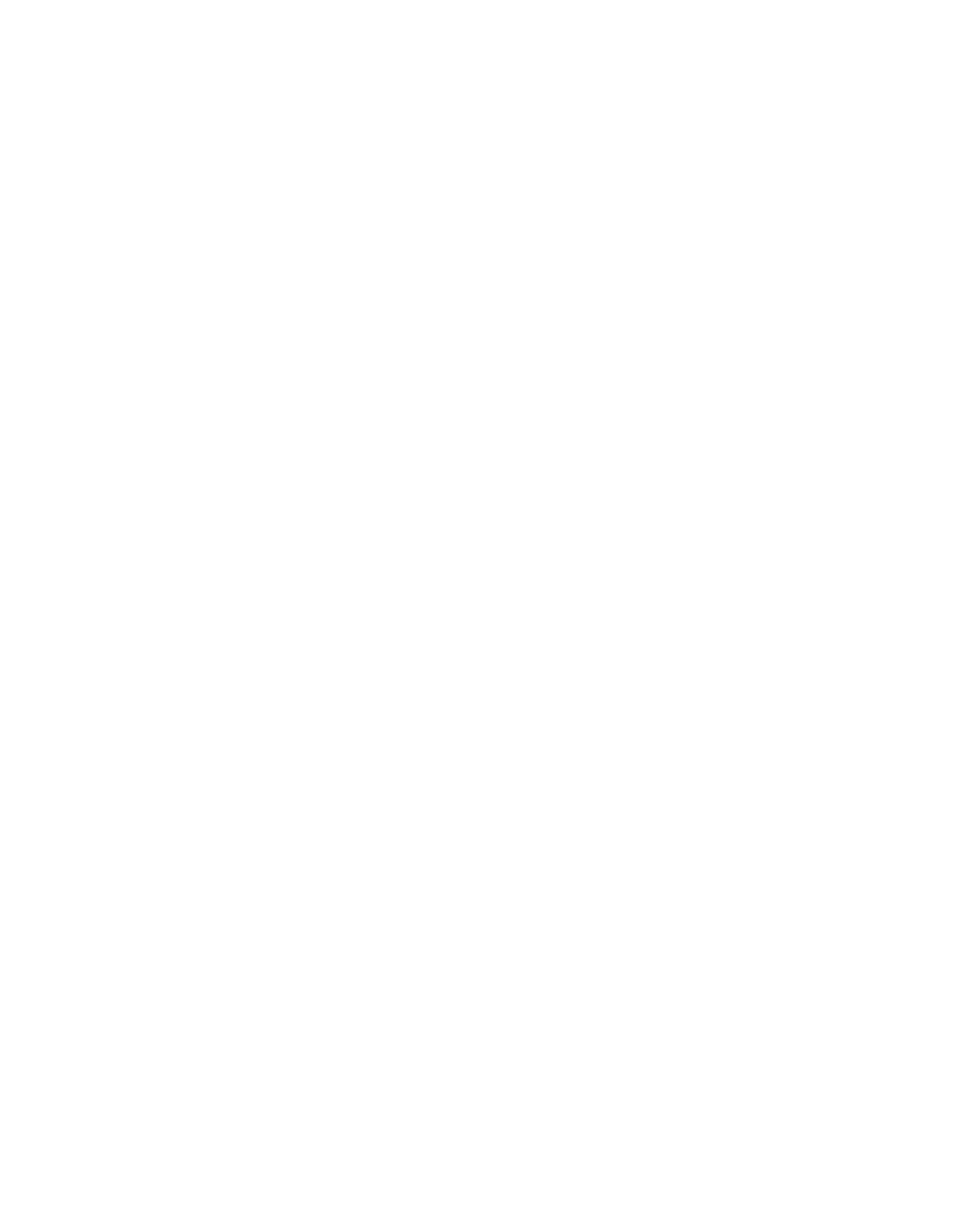### <span id="page-10-0"></span>**1 Purpose**

This publication is the sixth part in a series of Recommendations regarding the modes of operation of block cipher algorithms. The purpose of this part is to provide approved methods for key wrapping, i.e., the protection of cryptographic keys.

### <span id="page-10-1"></span>**2 Authority**

This publication has been developed by the National Institute of Standards and Technology (NIST) in furtherance of its statutory responsibilities under the Federal Information Security Management Act (FISMA) of 2002, Public Law 107-347.

NIST is responsible for developing standards and guidelines, including minimum requirements for federal information systems, but such standards and guidelines shall not apply to national security systems.

This recommendation has been prepared for use by Federal agencies. It may be used by nongovernmental organizations on a voluntary basis and is not subject to copyright. (Attribution would be appreciated by NIST.)

Nothing in this publication should be taken to contradict the standards and guidelines made mandatory and binding on federal agencies by the Secretary of Commerce under statutory authority. Nor should these guidelines be interpreted as altering or superseding the existing authorities of the Secretary of Commerce, Director of the OMB, or any other federal official.

Conformance testing for implementations of this Recommendation will be conducted within the framework of the Cryptographic Algorithm Validation Program (CAVP) and the Cryptographic Module Validation Program (CMVP). The requirements of this Recommendation are indicated by the word "shall." Some of these requirements may be out-of-scope for CMVP or CAVP validation testing, and thus are the responsibility of entities using, implementing, installing, or configuring applications that incorporate this Recommendation.

### <span id="page-10-2"></span>**3 Introduction**

### <span id="page-10-3"></span>*3.1 Overview*

This Recommendation specifies a deterministic authenticated encryption mode of operation of the Advanced Encryption Standard (AES) algorithm. The mode is called AES Key Wrap, abbreviated as KW in this Recommendation. Although KW can be used with any reversible padding scheme, a variant of KW with a padding scheme is also specified to promote interoperability. This variant is called AES Key Wrap With Padding, abbreviated as KWP. The analogue of KW with the Triple Data Encryption Algorithm (TDEA) [\[5\]](#page-32-1) as the underlying block cipher is also specified, to support legacy applications. This analogue is called Triple DEA Key Wrap, abbreviated as TKW.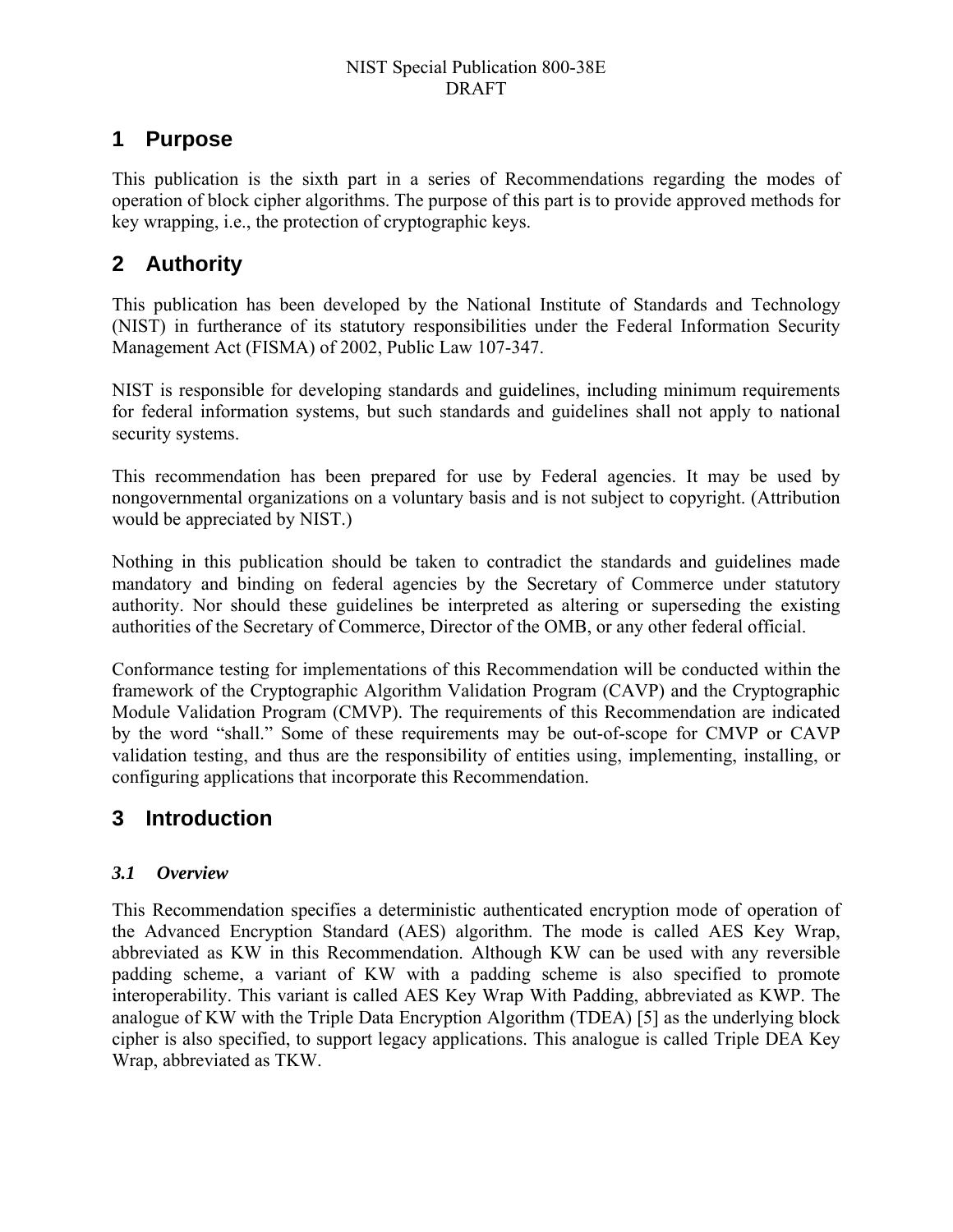KW, KWP, and TKW were designed to protect cryptographic keys. Each provides an option for protecting keys in a manner that is distinct from the methods that protect general data. Segregating keys from general data can provide an extra layer of protection.

Nevertheless, there is no requirement to protect cryptographic keys with a distinct cryptographic method. Previously-approved authenticated encryption modes—as well as combinations of an approved encryption mode with an approved authentication method—are approved for the protection of cryptographic keys, in addition to general data.

Similarly, KW, KWP, and TKW are each approved for the protection of general data, in addition to cryptographic keys.

KW, KWP, and TKW are each robust in the sense that each bit of output can be expected to depend in a nontrivial fashion on each bit of input, even when the length of the input data is greater than one block. This property is achieved at the cost of a considerably lower throughput rate, compared to other authenticated encryption modes, but the tradeoff may be appropriate for some key management applications. For example, a robust method may be desired when the length of the keys to be protected is greater than the block size of the underlying block cipher, or when the value of the protected data is very high.

### <span id="page-11-0"></span>*3.2 Related Specifications*

Earlier specifications of key wrap algorithms that are related to KW, KWP, and TKW are discussed in this section.

In 2001, NIST posted a document entitled "AES Key Wrap Specification" on NIST's Computer Security Resource Center web site as an unofficial suggestion for the protection of cryptographic keys. That algorithm is essentially equivalent to KW as specified in this Recommendation.

In 2002, two industry groups published key wrapping specifications that were based on the specification that NIST posted. First, the Internet Engineering Task Force (IETF) developed an essentially equivalent specification in Request For Comments (RFC) 3394 [\[9\]](#page-32-2). Second, the Telecommunications Industry Association published a protocol for Digital Radio Over-the-Air-Rekeying [\[1\]](#page-32-3) containing a "Key Wrap Algorithm" that supported TDEA, in addition to the AES algorithm. Those algorithms are essentially equivalent to KW and TKW as specified in this Recommendation.

In 2008, Accredited Standards Committee X9, Inc., published a key wrap standard for the financial services industry [\[2\].](#page-32-4) The variant of KW in that standard, named AESKW, featured a more general framework for formatting the input data, including a padding scheme, as well as an analogue with TDEA as the underlying block cipher.

In 2009, a different padding scheme was specified in RFC 5649 [\[4\],](#page-32-5) referencing elements of the specification in [\[9\].](#page-32-2) The resulting algorithm, called AES Key Wrap With Padding, is essentially equivalent to KWP as specified in this Recommendation.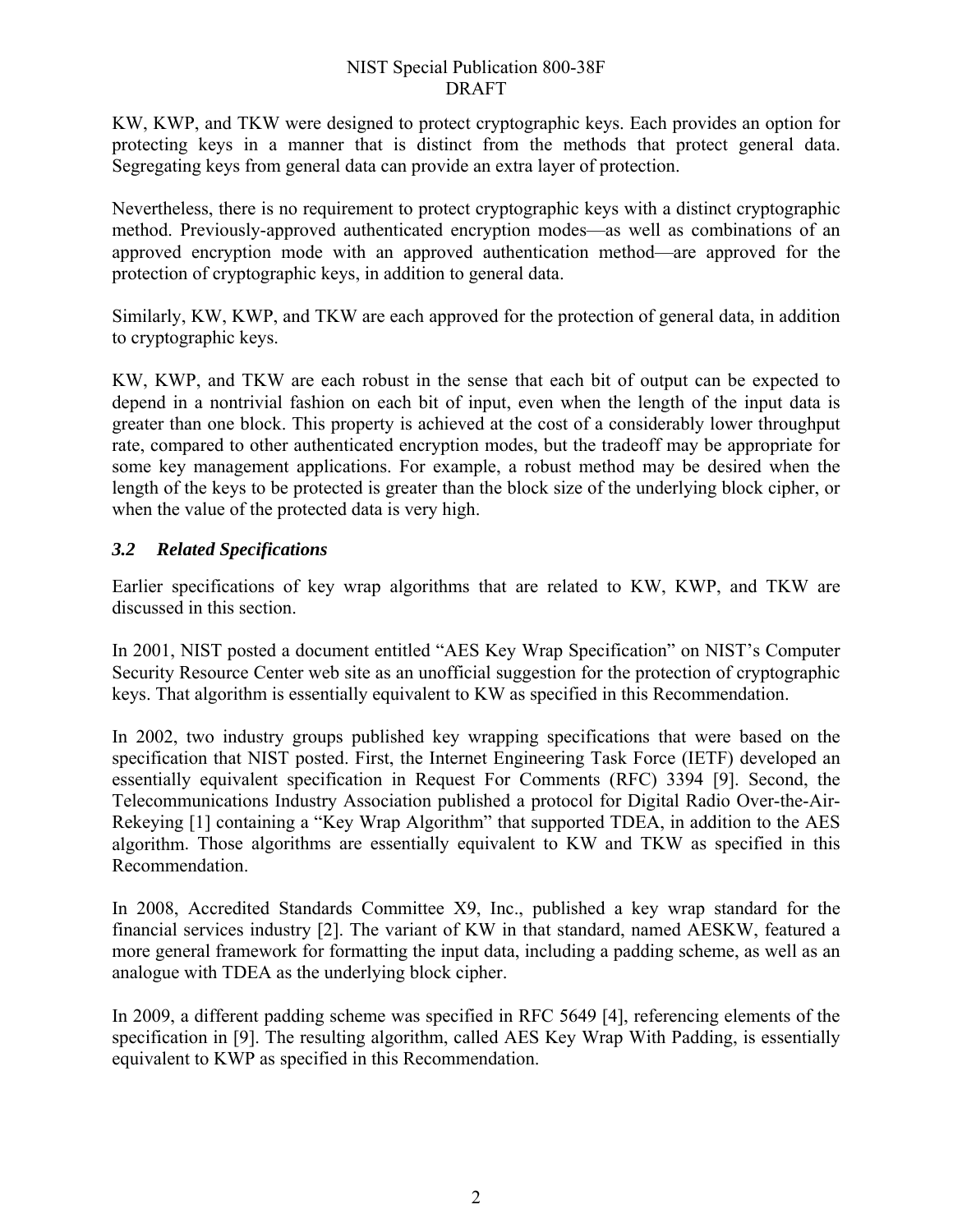The differences between KW, KWP, and TKW as specified in this Recommendation and their earlier specifications are described in Appendix B.

### <span id="page-12-0"></span>**4 Definitions and Notation**

### <span id="page-12-1"></span>*4.1 Definitions*

| approved                                 | FIPS-approved or NIST-recommended: an algorithm or<br>technique that is either 1) specified in a FIPS or a NIST<br>Recommendation, or 2) adopted in a FIPS or a NIST<br>Recommendation.                                                                    |  |
|------------------------------------------|------------------------------------------------------------------------------------------------------------------------------------------------------------------------------------------------------------------------------------------------------------|--|
| authenticated encryption<br>function     | A function that encrypts plaintext into ciphertext and<br>provides a means for the associated authenticated decryption<br>function to verify the authenticity of either the plaintext or<br>the ciphertext.                                                |  |
| authenticated decryption<br>function     | A function that decrypts purported ciphertext into<br>corresponding plaintext and verifies the authenticity of the<br>data. The output is either the plaintext or an indication that<br>the plaintext is not authentic.                                    |  |
| authenticity                             | The property that data actually originated from its purported<br>source.                                                                                                                                                                                   |  |
| bit                                      | A binary digit: 0 or 1.                                                                                                                                                                                                                                    |  |
| bit string                               | A finite, ordered sequence of bits.                                                                                                                                                                                                                        |  |
| block                                    | For a given block cipher, a bit string whose length is the<br>block size of the block cipher.                                                                                                                                                              |  |
| block cipher                             | A permutation, determined from a specified family by the<br>choice of a parameter called the key, on bit strings of a fixed<br>length. The permutation is called the forward cipher<br>function, and its inverse is called the inverse cipher<br>function. |  |
| block cipher mode of<br>operation (mode) | A function, or a pair of related functions, e.g., for<br>encryption, authentication, or authenticated encryption, of<br>which a block cipher is the main component.                                                                                        |  |
| block size                               | For a given block cipher and key, the fixed length of the<br>input (or output) bit strings.                                                                                                                                                                |  |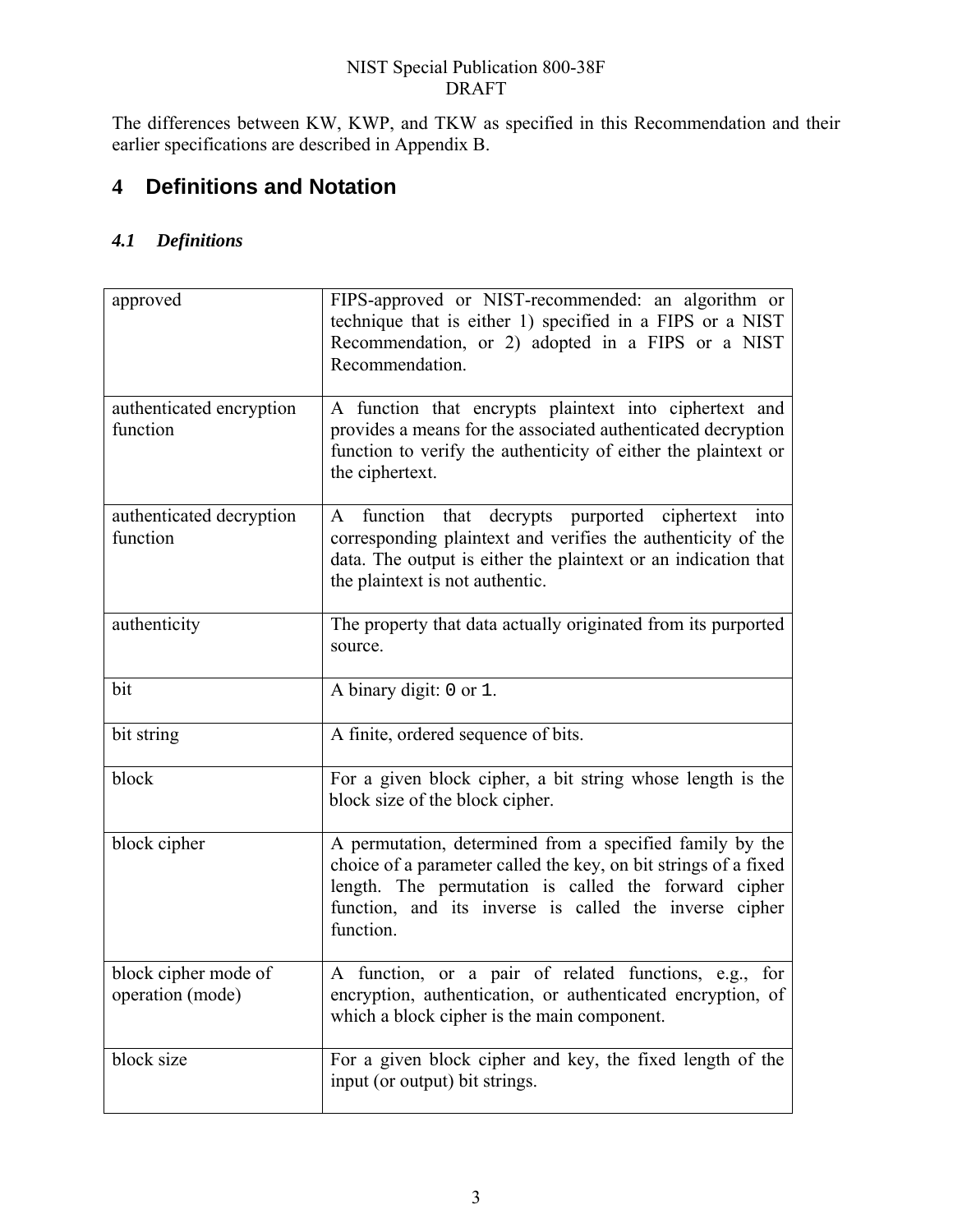| collision                  | In a given context, the equality of two values, usually out of<br>a large number of possible values.                                                                                                                                                                          |  |
|----------------------------|-------------------------------------------------------------------------------------------------------------------------------------------------------------------------------------------------------------------------------------------------------------------------------|--|
| ciphertext                 | The confidential form of the plaintext that is the output of<br>the authenticated encryption function.                                                                                                                                                                        |  |
| exclusive-OR               | The bitwise addition, modulo 2, of two bit strings of equal<br>length.                                                                                                                                                                                                        |  |
| integrity check value      | A fixed string that is prepended to the plaintext within the<br>authenticated encryption function of a key wrap algorithm,<br>in order to be verified within the authenticated decryption<br>function.                                                                        |  |
| key encryption key         | The block cipher key that determines the authenticated<br>encryption and authenticated decryption functions of a key<br>wrap algorithm. May be called a key wrapping key in other<br>documents.                                                                               |  |
| key wrap algorithm         | A deterministic, symmetric-key authenticated encryption<br>algorithm, determined by the choice of a key encryption<br>key, that is intended for the protection of cryptographic<br>keys. Consists of two functions: authenticated encryption<br>and authenticated decryption. |  |
| least significant bit(s)   | The right-most bit(s) of a bit string.                                                                                                                                                                                                                                        |  |
| most significant bit(s)    | The left-most bit(s) of a bit string.                                                                                                                                                                                                                                         |  |
| mode                       | See "block cipher mode of operation."                                                                                                                                                                                                                                         |  |
| octet                      | A string of 8 bits.                                                                                                                                                                                                                                                           |  |
| plaintext                  | Usable data that is formatted as input to a mode.                                                                                                                                                                                                                             |  |
| prerequisite               | A required input to an algorithm that has been established<br>prior to the invocation of the algorithm.                                                                                                                                                                       |  |
| semiblock                  | Given a block cipher, a bit string whose length is half of the<br>block size.                                                                                                                                                                                                 |  |
| sequence of $n$ semiblocks | For a given block size and a positive integer, $n$ , a string that<br>can be represented as the concatenation of $n$ semiblocks.                                                                                                                                              |  |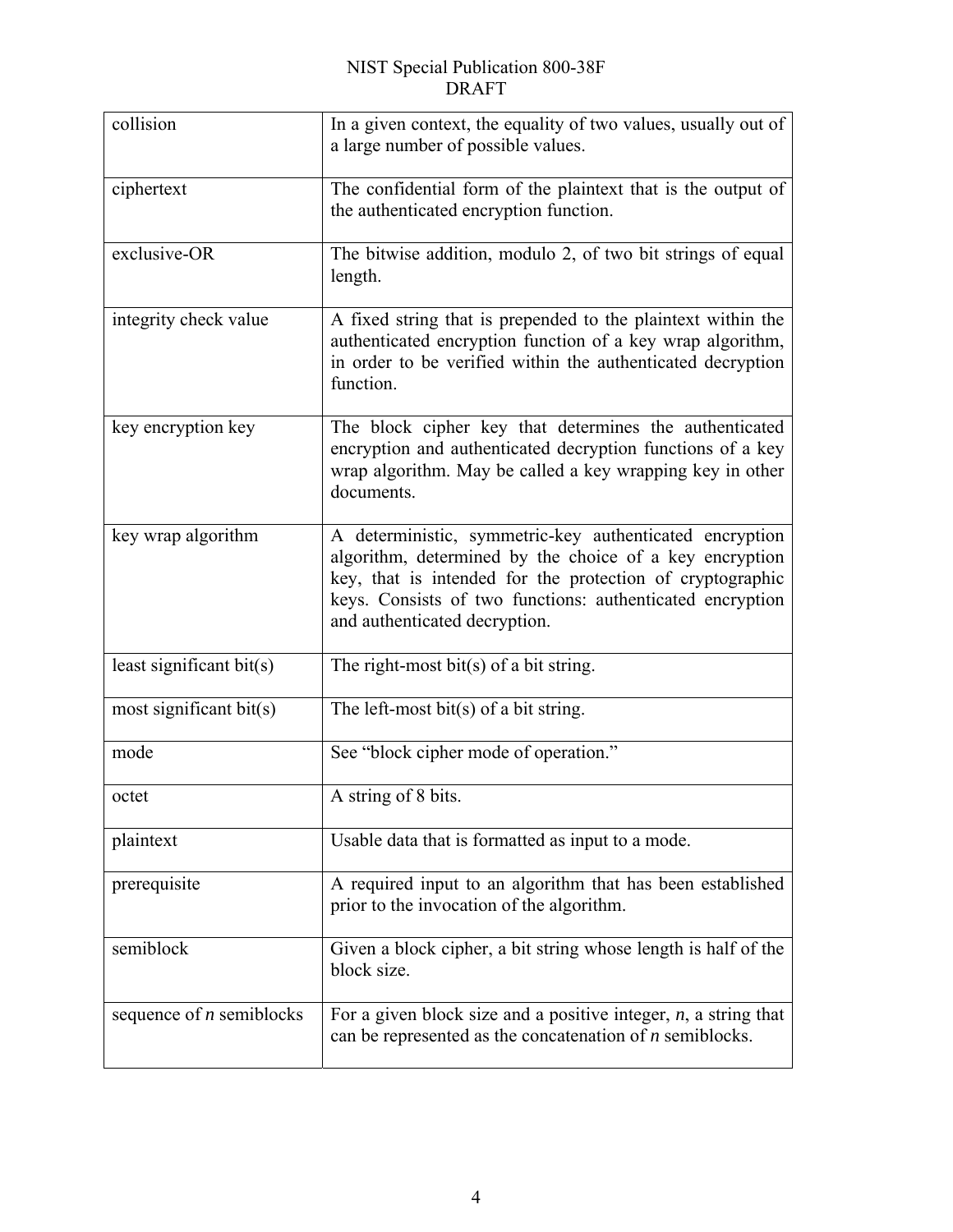| shall               | Is required to Requirements apply to conforming<br>implementations.                                                                                                         |  |  |
|---------------------|-----------------------------------------------------------------------------------------------------------------------------------------------------------------------------|--|--|
| should              | Is recommended to.                                                                                                                                                          |  |  |
| unwrapping function | The inverse of the wrapping function.                                                                                                                                       |  |  |
| valid length        | A length for a plaintext string, or the corresponding length<br>for a ciphertext string, that is allowed for an implementation<br>of KW, KWP, or TKW.                       |  |  |
| wrapping function   | The keyed, length-preserving permutation that is applied to<br>an enlarged form of the plaintext within the authenticated<br>encryption function to produce the ciphertext. |  |  |

### <span id="page-14-0"></span>*4.2 Acronyms*

| <b>AES</b>   | Advanced Encryption Standard.                   |  |
|--------------|-------------------------------------------------|--|
| <b>FIPS</b>  | Federal Information Processing Standard.        |  |
| <b>CAVP</b>  | Cryptographic Algorithm Validation Program.     |  |
| <b>CMVP</b>  | Cryptographic Module Validation Program.        |  |
| <b>FISMA</b> | Federal Information Security Management Act.    |  |
| <b>ICV</b>   | integrity check value.                          |  |
| <b>IETF</b>  | Internet Engineering Task Force.                |  |
| <b>ITL</b>   | Information Technology Lab.                     |  |
| <b>KW</b>    | AES Key Wrap.                                   |  |
| <b>KWP</b>   | AES Key Wrap with Padding.                      |  |
| <b>KEK</b>   | key encryption key.                             |  |
| <b>NIST</b>  | National Institute of Standards and Technology. |  |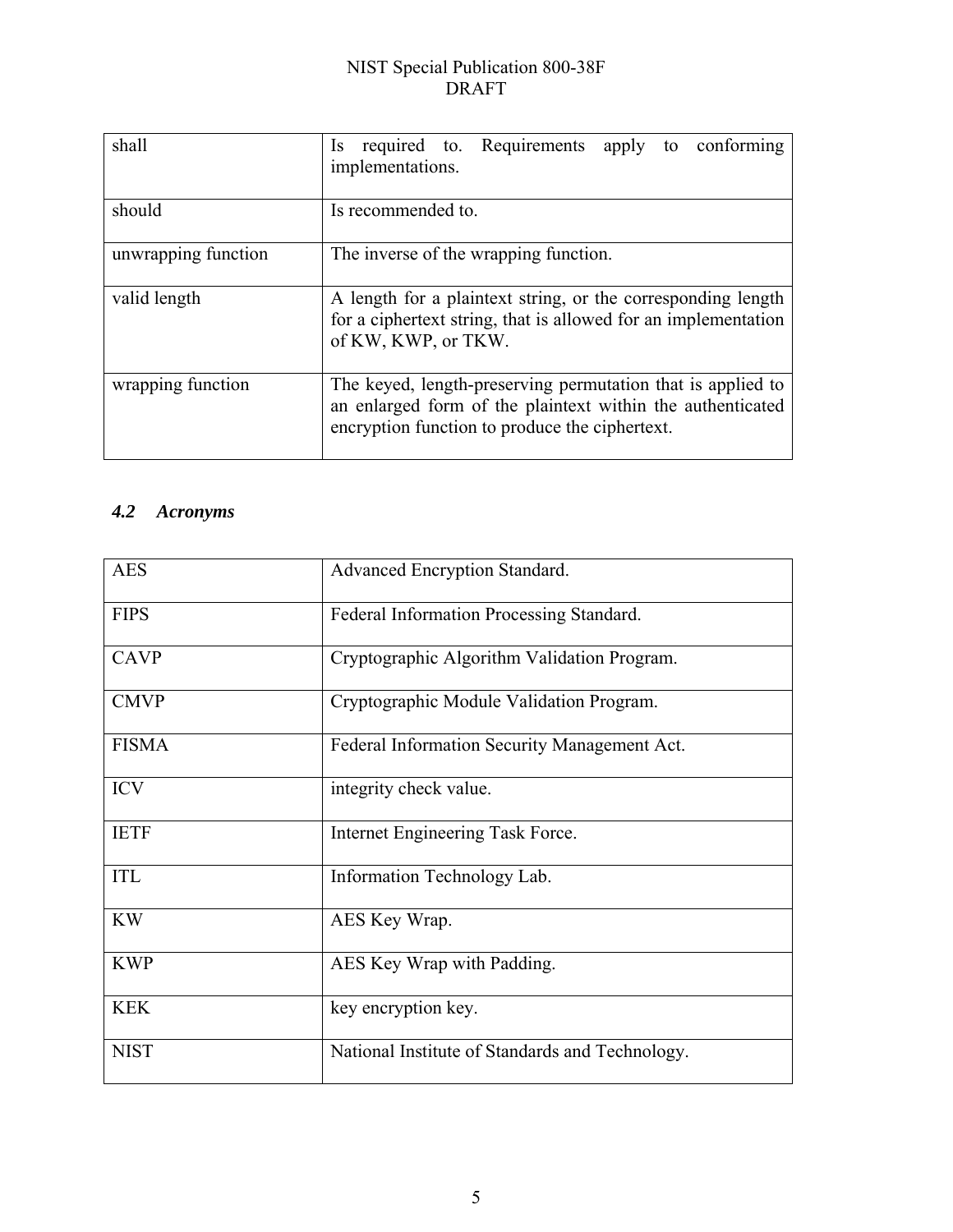| <b>RFC</b>  | Request For Comment.              |
|-------------|-----------------------------------|
| <b>TDEA</b> | Triple Data Encryption Algorithm. |
| <b>TKW</b>  | TDEA Key Wrap.                    |

### <span id="page-15-0"></span>*4.3 Variables*

<span id="page-15-1"></span>

| $\mathcal{C}$                                                                                                                    | The ciphertext.                                                                                               |  |
|----------------------------------------------------------------------------------------------------------------------------------|---------------------------------------------------------------------------------------------------------------|--|
| <b>ICVI</b>                                                                                                                      | The 64-bit default ICV for KW: 0xA6A6A6A6A6A6A6A6.                                                            |  |
| ICV2                                                                                                                             | The 32-bit default ICV for KWP: 0xA65959A6.                                                                   |  |
| ICV3                                                                                                                             | The 32-bit default ICV for TKW: 0xA6A6A6A6.                                                                   |  |
| The plaintext.<br>$\boldsymbol{P}$                                                                                               |                                                                                                               |  |
| 4.4                                                                                                                              | <b>Operations and Functions</b>                                                                               |  |
| 0 <sup>s</sup>                                                                                                                   | The bit string that consists of $s$ consecutive '0' bits.                                                     |  |
| CIPHK(X)                                                                                                                         | The output of the forward cipher function of the block cipher under the<br>key $K$ applied to the block $X$ . |  |
| $ClPH^{-1}K(X)$<br>The output of the inverse cipher function of the block cipher under the<br>key $K$ applied to the block $X$ . |                                                                                                               |  |
| int(X)                                                                                                                           | The integer for which the bit string $X$ is the binary representation.                                        |  |
| len(X)                                                                                                                           | The bit length of the bit string $X$ .                                                                        |  |
| LSB <sub>s</sub> (X)                                                                                                             | The bit string consisting of the $s$ right-most bits of the bit string $X$ .                                  |  |
| MSB <sub>s</sub> (X)                                                                                                             | The bit string consisting of the $s$ left-most bits of the bit string $X$ .                                   |  |
| TW(S)                                                                                                                            | The output of the wrapping function for TKW applied to the string S.                                          |  |
| $TW^{-1}(C)$                                                                                                                     | The output of the unwrapping function for TKW applied to the string $C$ .                                     |  |
| W(S)                                                                                                                             | The output of the wrapping function for KW and KWP applied to the bit string<br>S.                            |  |
| $W^{-1}(C)$                                                                                                                      | The output of the unwrapping function for KW and KWP applied to the bit<br>string $C$ .                       |  |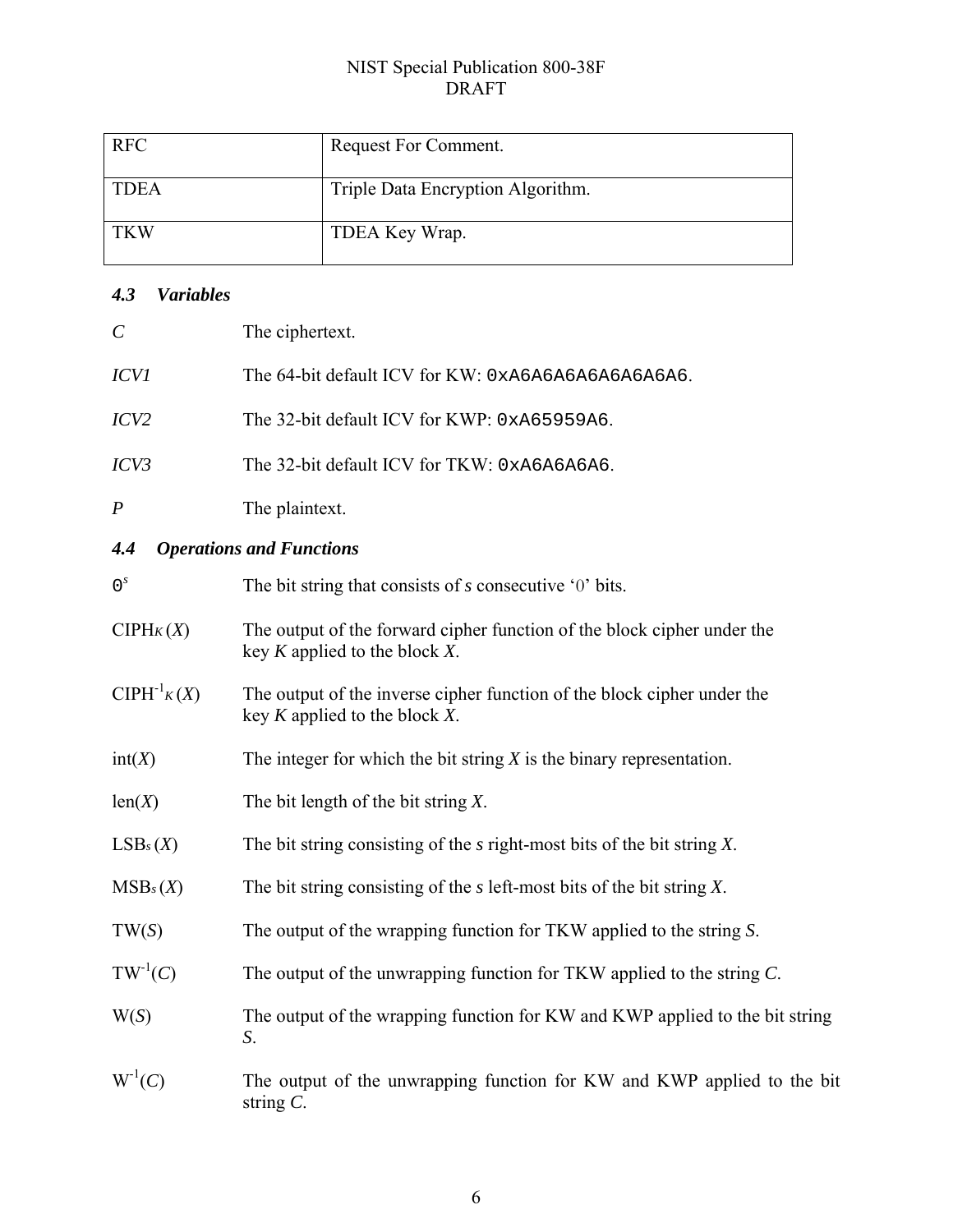| $\lceil x \rceil$ | The least integer that is not less than the real number $x$ .                                          |
|-------------------|--------------------------------------------------------------------------------------------------------|
| $[x]_s$           | The binary representation of the non-negative integer x as a string of s bits,<br>where $x \leq 2^s$ . |
| $X \oplus Y$      | The bitwise exclusive-OR of bit strings $X$ and $Y$ whose bit lengths are equal.                       |
| $X \parallel Y$   | The concatenation of bit strings $X$ and $Y$ .                                                         |
| 0x                | The marker for the beginning of a hexadecimal representation of a bit string.                          |

### <span id="page-16-0"></span>*4.5 Examples of Basic Operations and Functions on Strings*

In this publication, the new courier font indicates the '0' bit, the '1' bit, and any hexadecimal symbols: 0, 1, …, 9, A, B, C, D, E, F.

The beginning of a hexadecimal representation of a string is marked by '0x.' For example, 0xA659=1010011001011001.

Given a real number *x*, the ceiling function, denoted  $\lceil x \rceil$ , is the least integer that is not less than *x*. For example,  $\lceil 2.1 \rceil = 3$ , and  $\lceil 4 \rceil = 4$ .

Given a positive integer *s*,  $0^s$  denotes the string that consists of *s* '0' bits. For example,  $0^8$  = 00000000

The concatenation operation on bit strings is denoted  $\parallel$ . For example, 001  $\parallel$  10111 = 00110111.

Given bit strings of equal length, the exclusive-OR (XOR) operation, denoted  $\oplus$ , specifies the addition, modulo 2, of the bits in each bit position. For example,  $10011 \oplus 10101 = 00110$ .

Given a bit string *X*, the bit length of *X* is denoted len(*X*). For example, len(00010)=5.

Given a bit string *X* and a non-negative integer *s* such that len(*X*)≥*s*, the functions LSB*s*(*X*) and MSB*s*(*X*) return the *s* least significant (right-most) bits and the *s* most significant (left-most) bits, respectively, of *X*. For example, LSB3(111011010)=010, and MSB4(111011010)=1110.

Given a positive integer  $s$  and a non-negative integer  $x$  that is less than  $2<sup>s</sup>$ , the integer-to-string function, denoted  $[x]_s$ , is the binary representation of x as a string of bit length s with the least significant bit on the right. For example, for the (base 10) integer 39, the binary representation (base 2) is 100111, so  $[39]_8 = 00100111$ .

Given a (non-empty) bit string *X*, the string-to-integer function, denoted  $int(X)$ , is the integer *x* such that  $[x]_{\text{len}(X)}=X$ . In other words,  $\text{int}(X)$  is the non-negative integer less than  $2^{\text{len}(X)}$  whose binary representation is *X*. For example,  $int(00011010) = 26$ .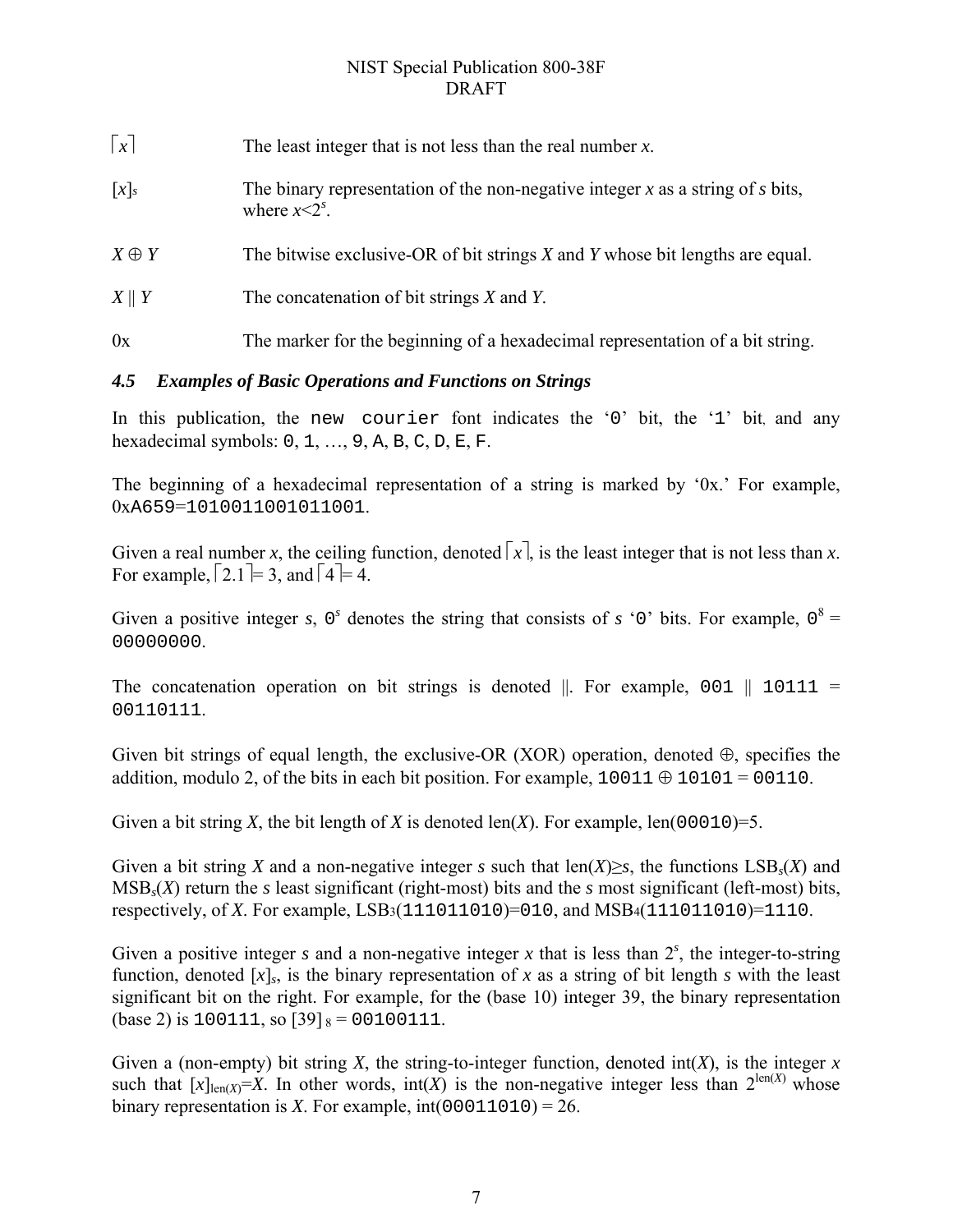### <span id="page-17-0"></span>**5 Common Elements**

The common elements of KW, KWP, and TKW are introduced in the following three sections, including the associated notation and requirements. The underlying block cipher and key are discussed in Sec. [5.1](#page-17-1). The authenticated encryption and authenticated decryption functions and their core transformations, the wrapping and unwrapping functions, are discussed in Sec. [5.2.](#page-17-2) Limits on the length of the data to be protected are discussed in Sec. [5.3](#page-19-0).

### <span id="page-17-1"></span>*5.1 The Underlying Block Cipher and Key*

The transformations of the variants of KW feature a block cipher as the main component; thus, each variant is a mode of operation (mode, for short) of the block cipher. The mode key is exactly the key for the underlying block cipher. This key is called the key encryption key (KEK), denoted *K*.

For any given KEK, the underlying block cipher of the mode is a permutation, i.e., an invertible function, on bit strings of a fixed length. The strings are called blocks, and the length of a block is called the block size. The permutation is also called the forward cipher function, denoted CIPH<sub>K</sub>, to distinguish it from its inverse, called the inverse cipher function, denoted CIPH<sup>-1</sup><sub>K</sub>.

For KW and KWP, the underlying block cipher shall be approved, including the length of the KEK, and the block size shall be 128 bits. Currently, the AES algorithm is the only block cipher that fits this profile. For TKW, the underlying block cipher is specified to be TDEA, and the length of the KEK may be any key size for which TDEA is approved; see [\[6\].](#page-32-6) The choice of the key size affects the security of the algorithms against brute force search, but the key size will not be explicitly indicated in the specifications. Methods for generating cryptographic keys are discussed in [\[7\]](#page-32-7); the goal is to select the keys uniformly at random, i.e., for each possible key to occur with equal probability.

The KEK shall be secret, i.e., disclosed only to parties that are authorized to know the protected information. Compliance with this requirement is the responsibility of the entities using, implementing, installing, or configuring applications that incorporate this Recommendation. The management of KEKs is outside the scope of this publication.

### <span id="page-17-2"></span>*5.2 The Authenticated Encryption and Authenticated Decryption Functions*

For a given KEK and block cipher, KW, KWP, and TKW are each comprised of two related functions: authenticated encryption and authenticated decryption. The authenticated encryption function takes an input string, called the plaintext, denoted *P*, and returns a longer output string, called the ciphertext, denoted *C*. The authenticated encryption function expands the data so that only a small fraction of strings of any given length are ciphertexts.

The authenticated decryption function takes an input string, called the purported ciphertext, and returns either 1) an output string or 2) a special symbol, denoted FAIL. In the first case, the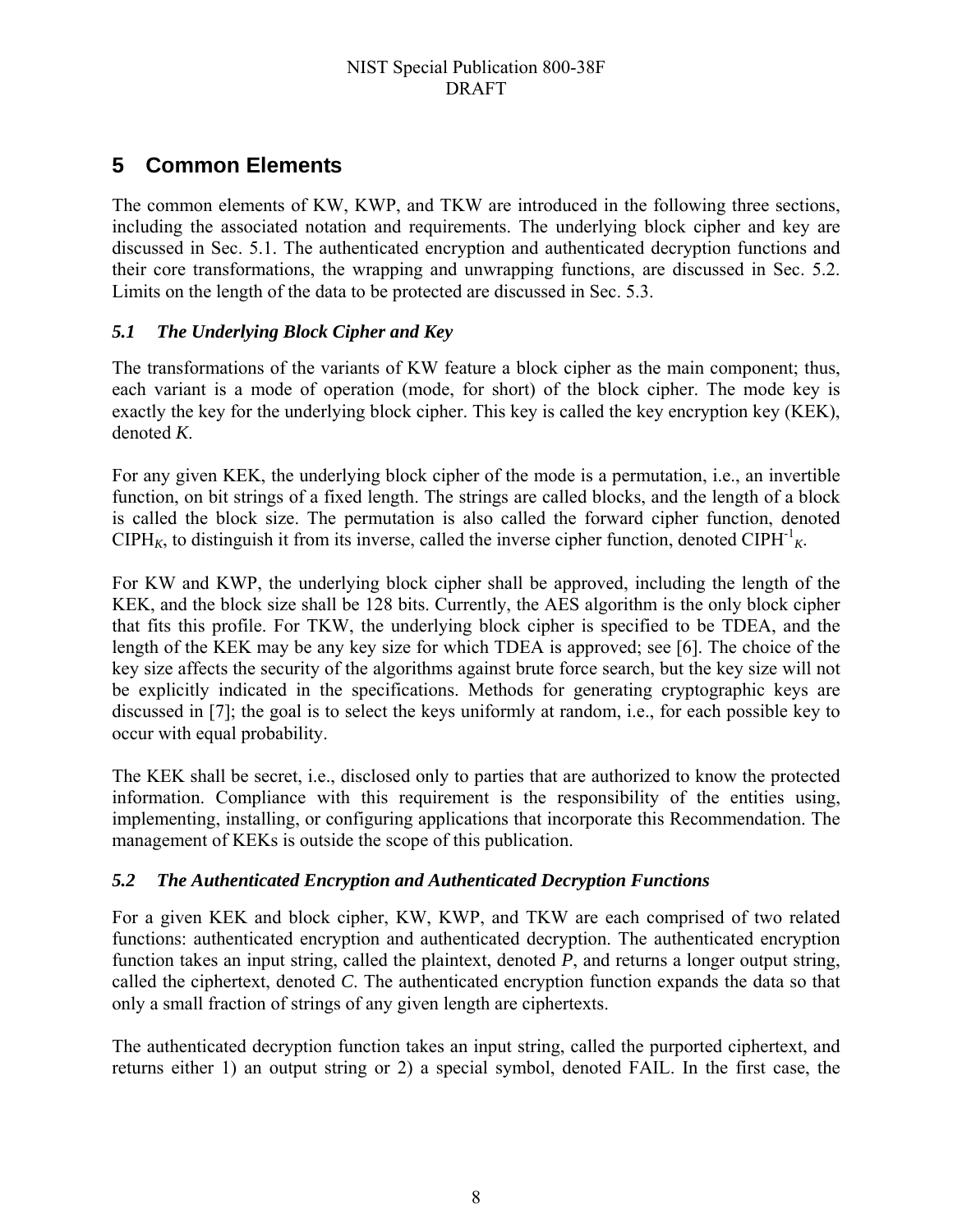output string is the unique plaintext that corresponds to the purported ciphertext, which confirms that it is a genuine ciphertext.

For KW, the authenticated encryption function and the authenticated decryption function are denoted KW-AE and KW-AD; for KWP, the functions are denoted KWP-AE and KWP-AD; for TKW, the functions are denoted TKW-AE and TKW-AD.

Note that, although the KEK is a parameter for each of these six functions, in the specifications of these functions in this Recommendation, the KEK is considered to be a prerequisite, i.e., an input that has been established prior to the invocation of the function, and is omitted from the notation. Similarly, the choice of the block cipher for the KW and the KWP functions is a prerequisite that is omitted from the notation.

The authenticated encryption and authenticated decryption functions of KW and KWP are based on a keyed permutation, called the wrapping function, denoted W, and its inverse, called the unwrapping function, denoted  $W<sup>-1</sup>$ . The analogous keyed permutations for TKW are denoted TW and  $TW^{-1}$ .

Within the authenticated encryption function, the wrapping function is applied to an enlarged plaintext string to produce the ciphertext. Each key wrap variant enlarges the plaintext by prepending a fixed string called the integrity check value (ICV); for KWP-AE, the enlarged plaintext also includes a 32-bit encoding of the octet length of the plaintext and possibly some "zero" octets as padding.

In each key wrap variant, the authenticated decryption function applies the unwrapping function to the purported ciphertext and then verifies whether the output string is the result of properly enlarging a plaintext string.

A useful unit of length for describing these functions is half the block size, i.e., 64 bits for KW and KWP, and 32 bits for TKW. A string of this length is called a semiblock, and, for a positive integer *n*, a string that can be represented as the concatenation of *n* semiblocks is called a sequence of *n* semiblocks.

For each key wrap variant, the wrapping function and the unwrapping function are defined on sequences of three or more semiblocks. The length of the output is the same as the length of the input.

KW-AE (or TKW-AE) is defined on any sequence of two or more semiblocks. For KWP-AE, the domain of possible inputs is extended to nonempty octet strings; the 32-bit encoding of the octet length of the plaintext within KWP-AE, however, imposes a mild restriction, namely, KWP-AE is only defined when the octet length of the plaintext is less than  $2^{32}$ .

The authenticated decryption function for each key wrap variant is defined on any sequence of three or more semiblocks.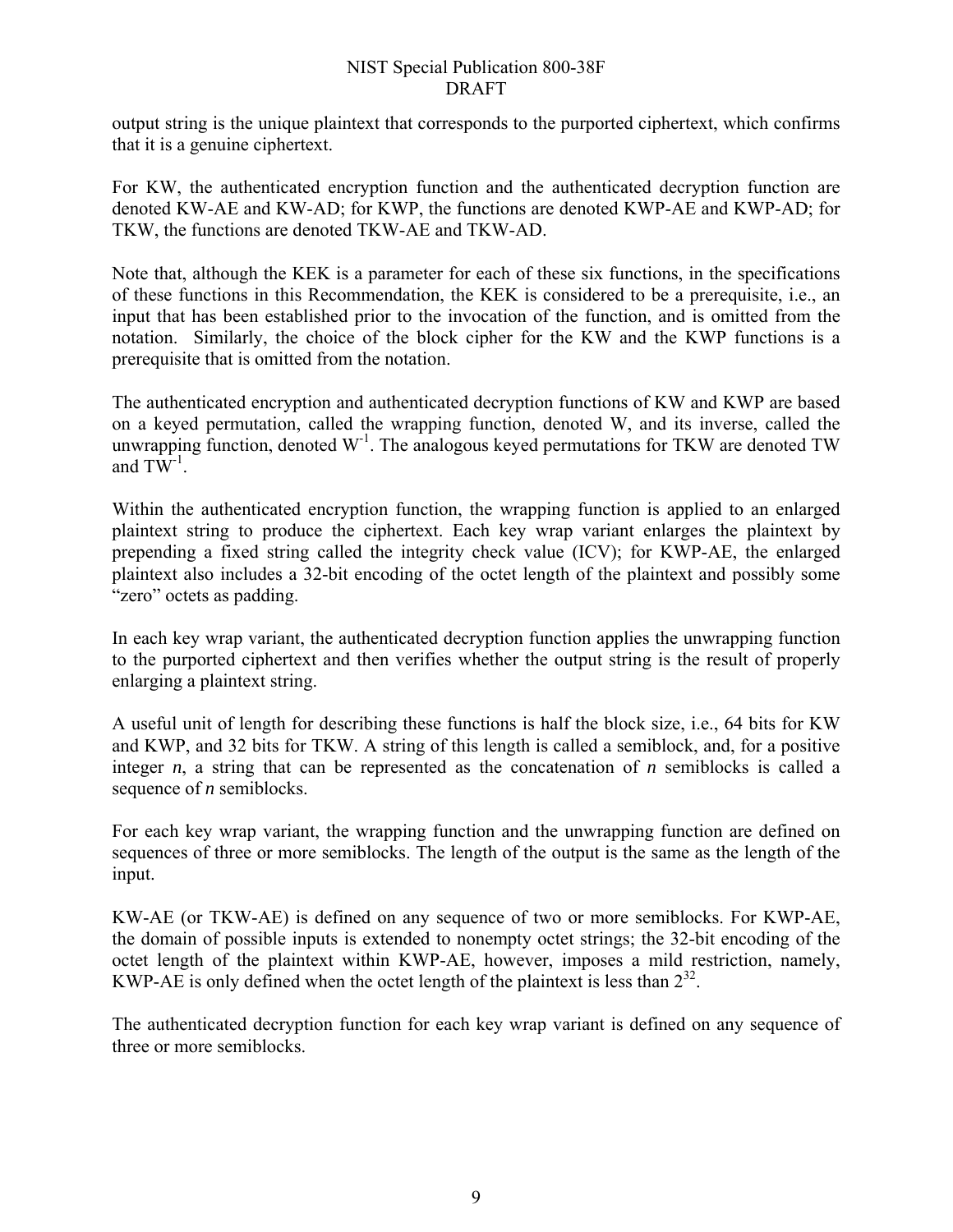### <span id="page-19-0"></span>*5.3 Limits on Data Length*

Mandatory limits on plaintext lengths for each key wrap variant, and the corresponding limits on ciphertext lengths, are described in Sec. [5.3.1.](#page-19-1) Additional, implementation-specific limits on the data lengths are discussed in Sec. [5.3.2.](#page-19-2)

### <span id="page-19-1"></span>**5.3.1 Mandatory Limits**

KWP is only defined when the length of the plaintext is less than  $2^{32}$  octets, i.e., when the plaintext is a sequence of fewer than  $2^{29}$  semiblocks. KW can accept longer inputs; nevertheless, the plaintext for KW-AE shall be limited to a sequence of fewer than  $2^{54}$  semiblocks. The plaintext for TKW-AE shall be limited to a sequence of fewer than  $2^{28}$  semiblocks. Similarly, the ciphertext for KW-AD shall be limited to a sequence of no more than  $2^{54}$  semiblocks, and the ciphertext for TKW-AD shall be limited to a sequence of no more than  $2^{28}$  semiblocks. The motivation for these restrictions is discussed in Appendix A4. This information, along with the minimum lengths from Sec. [5.2,](#page-17-2) is summarized in Table 1:

Table 1: Summary of Limits on Data Length

<span id="page-19-3"></span>

| Algorithm $\vert$ | Plaintext                     | Ciphertext | Reason for Upper Bounds                                                                                                                |
|-------------------|-------------------------------|------------|----------------------------------------------------------------------------------------------------------------------------------------|
| KW                |                               |            | $\sqrt{2}$ $\leq P \leq 2^{54}$ semiblocks $\sqrt{3} \leq C \leq 2^{54}$ semiblocks $\sqrt{2}$ requirement—see Appendix A4             |
| <b>KWP</b>        | $1 \leq P \leq 2^{32}$ octets |            | $ 2 < C \leq 2^{29}$ semiblocks   undefined on other lengths                                                                           |
| <b>TKW</b>        |                               |            | $\left  \frac{2}{5}P \leq 2^{28}$ semiblocks $\left  \frac{3}{5}C \leq 2^{28}$ semiblocks $\left  \right $ requirement—see Appendix A4 |

Compliance with these requirements is the responsibility of the entities using, implementing, installing, or configuring applications that incorporate this Recommendation.

### <span id="page-19-2"></span>**5.3.2 Implementation-Specific Limits**

A plaintext length, or the corresponding ciphertext length, that is allowed for an implementation of a key wrap algorithm is called a valid length.

The set of valid plaintext lengths for the authenticated encryption function may be restricted to any subset of the lengths described in Table 1. Any restricted set of plaintext lengths corresponds to a restricted set of ciphertext lengths. In particular, for KW and TKW, the ciphertext is one semiblock longer than the plaintext; for KWP, the ciphertext is one semiblock longer than the padded plaintext.

The definition of the set of valid plaintext lengths is a prerequisite for the authenticated encryption function. The corresponding set of valid ciphertext lengths shall be a prerequisite for the authenticated decryption function. Note that these sets, like the other prerequisites for these functions, must be agreed upon in order for two communicating implementations to interoperate properly.

There is a requirement in [\[6\]](#page-32-6) that, in order to keep a Restricted status for TKW with 2-key TDEA as the underlying block cipher, the number of invocations of TK-AE shall not exceed  $2^{20}$  for a given KEK; the Restricted status is described in that publication. There is no requirement to limit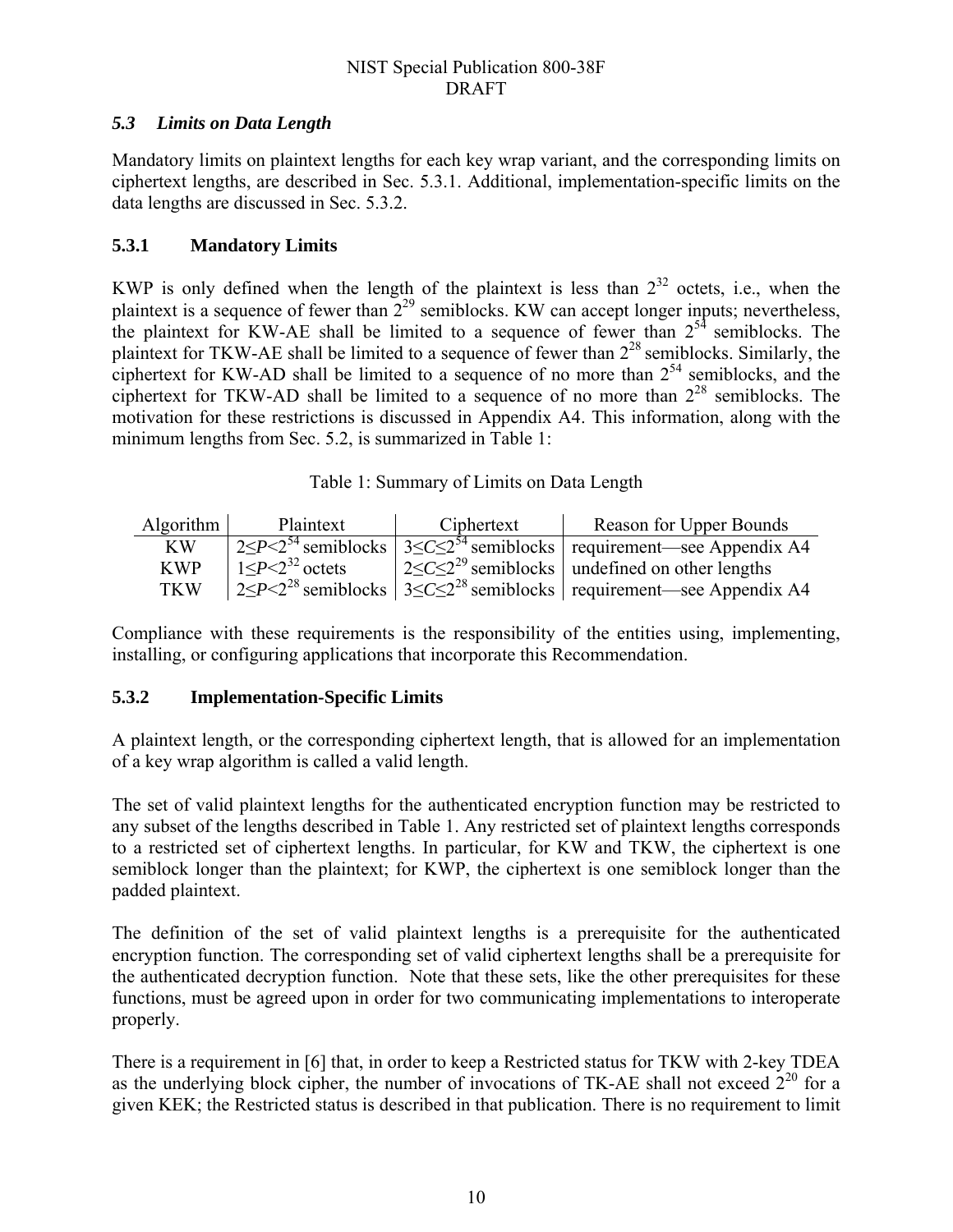the number of invocations for KW-AE or KWP-AE. Considerations for limiting the number of invocations of the authenticated decryption function are discussed in Appendix A3.

### <span id="page-20-0"></span>**6 Specifications of KW and KWP**

### <span id="page-20-1"></span>*6.1 W and W-1*

Algorithm 1 below specifies the wrapping function, W, for KW-AE (see Sec. [6.2](#page-22-0)) and KWP-AE (see Sec. [6.3\)](#page-23-0), with a given block cipher and KEK.

### Algorithm 1: W(*S*)

*Prerequisites*: approved block cipher, CIPH, with a 128-bit block size; key, *K*, for CIPH.

*Input*:

a sequence of *n* semiblocks *S*, for *n*≥3.

*Steps*:

- 1. Initialize variables.
	- a) Let  $S_1, S_2, \ldots, S_n$  be the semiblocks such that  $S = S_1 \parallel S_2 \parallel \ldots \parallel S_n$ .
	- b) Let  $A^0 = S_1$ .
	- c) For  $i = 2, ..., n$ : let  $R_i^0 = S_i$ .
	- d) Let *s*=6(*n*-1).
- 2. Calculate the intermediate values. For  $t = 1, ..., s$ , update the variables as follows:
	- a)  $A^t = \text{MSB}_{64}(\text{CIPH}_K(A^{t-1} || R_2^{t-1})) \oplus [t]_{64};$
	- b) For  $i = 2, ..., n-1$ :  $R_i^t = R_{i+1}^{t-1}$ ;
	- c)  $R_n^t = \text{LSB}_{64}(\text{CIPH}_K(A^{t-1} || R_2^{t-1})).$
- 3. Output the results:
	- a) Let  $C_1 = A^s$ .
	- b) For  $i = 2, 3, ..., n$ :  $C_i = R_i^s$ .
	- c) Return  $C_1 || C_2 || ... || C_n$ .

[Figure 1](#page-21-0) below illustrates the wrapping function applied to a sequence of four semiblocks, i.e.,  $W(S_1 \parallel S_2 \parallel S_3 \parallel S_4) = C_1 \parallel C_2 \parallel C_3 \parallel C_4$ . Each "wire" carries a semiblock, and each of the eighteen numbered rectangles represents an invocation of the underlying block cipher with the KEK. On the left side of these rectangles, the input block's most significant 64 bits enter the top wire, while on the right side of these rectangles, the output block's most significant 64 bits exit the bottom wire; this convention makes for fewer wire crossings.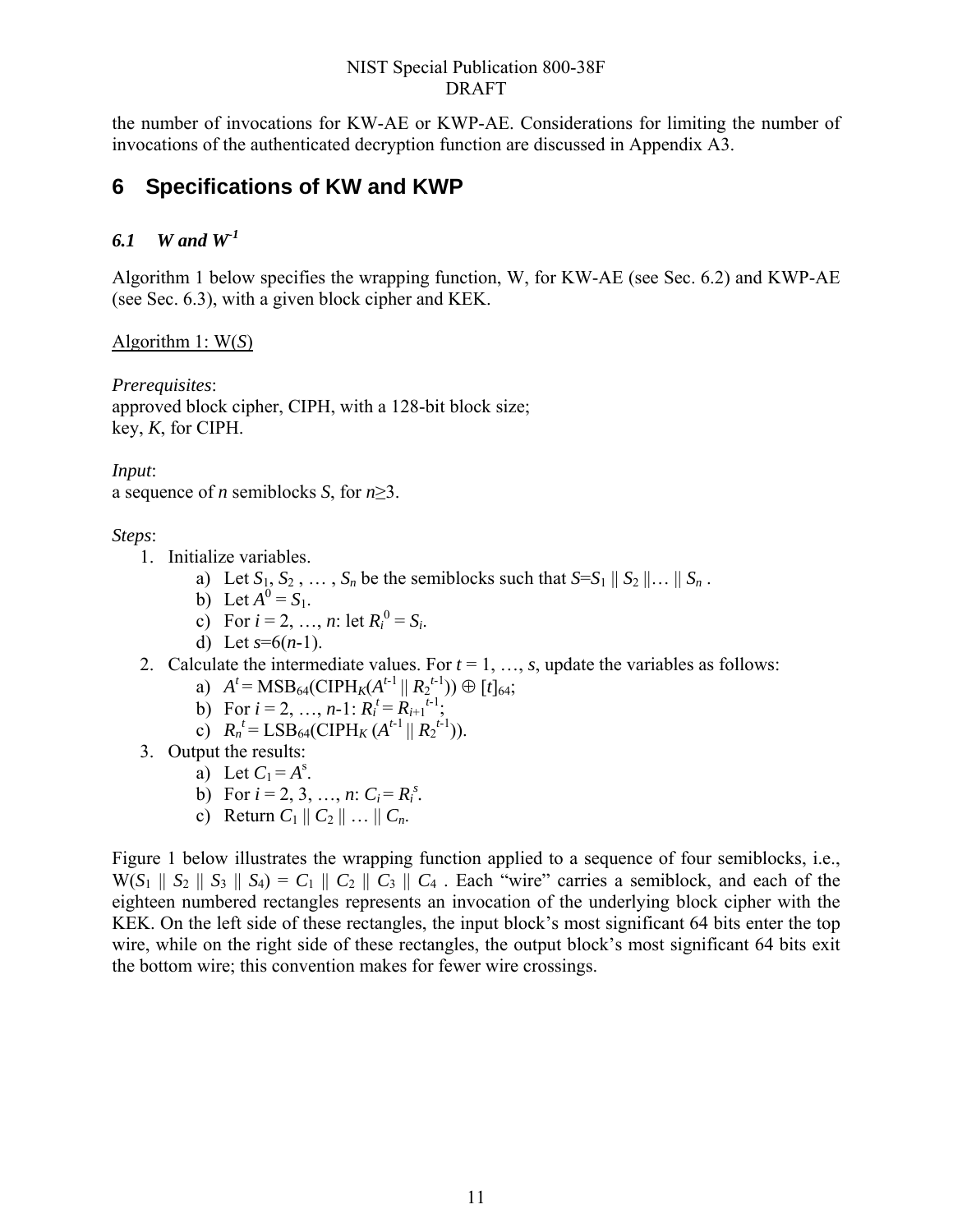

Figure 1: Illustration of the wrapping function, W

<span id="page-21-0"></span>Figure 2 below illustrates the assignment of intermediate values within Step 2 of Algorithm 1. The dashed lines indicate the assignments of new values to the *n* semiblock variables. The variable that indexes the iterations, *t*, increases from 1 to 6(*n*-1).



Figure 2: Illustration of an iteration within Step 2 of Algorithm 1

<span id="page-21-1"></span>Algorithm 2 below specifies the unwrapping function,  $W<sup>-1</sup>$ , for KW-AD (see Sec. 6.2) and KWP-AD (see Sec. 6.3), with a given block cipher and KEK.

### Algorithm 2:  $W^{-1}(C)$

#### *Prerequisites*:

inverse cipher function,  $CIPH^{-1}$ , of an approved block cipher with a 128-bit block size; key, *K*, for CIPH.

*Input*:

a sequence of *n* semiblocks, *C,* for *n*≥3.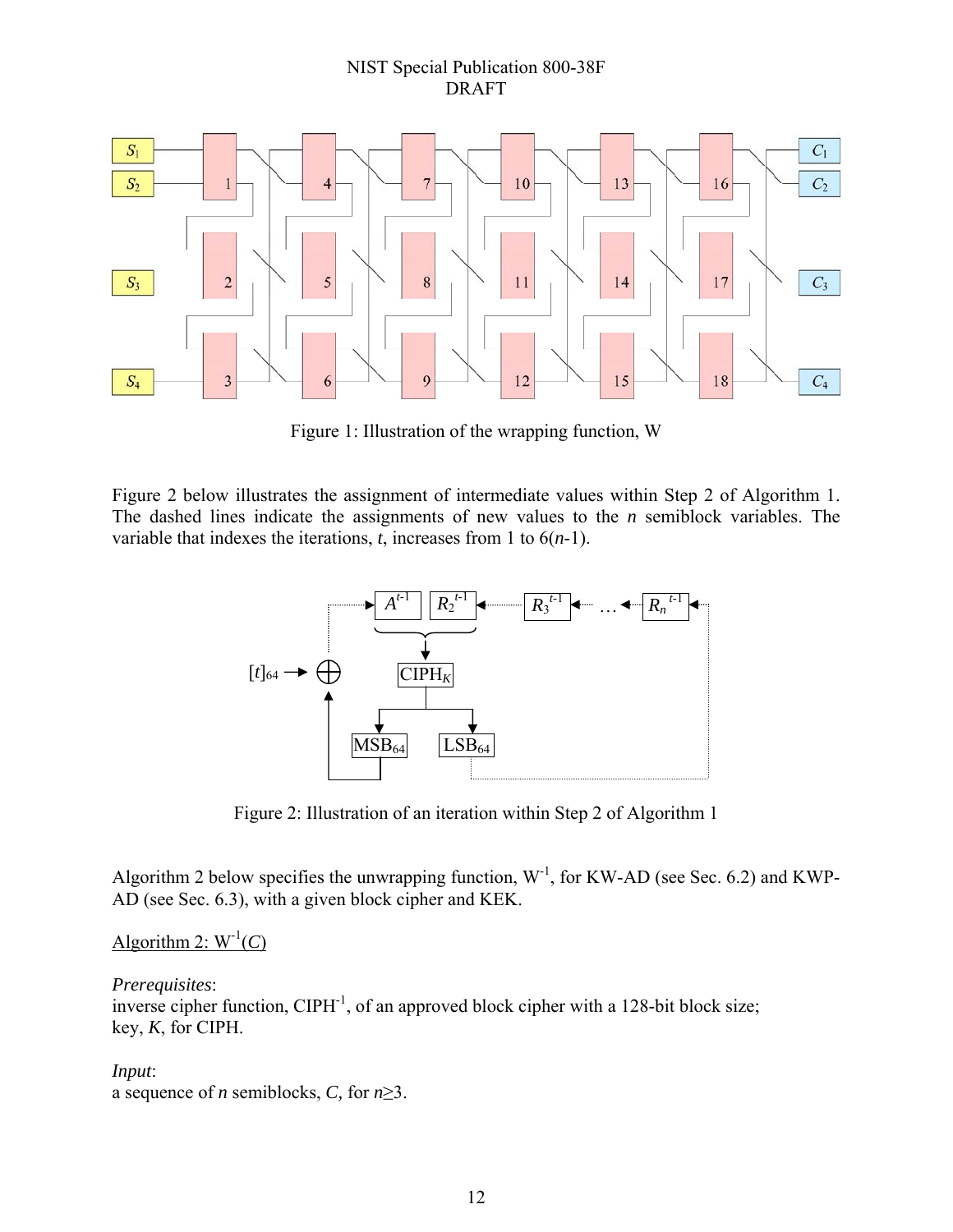*Steps*:

- *1.* Initialize the variables.
	- a) Let  $s = 6(n-1)$ .
	- b) Let  $C_1, C_2, \ldots, C_n$  be the semiblocks such that  $C = C_1 || C_2 || \ldots || C_n$ .
	- c) Let  $A^s = C_1$ .
	- d) For  $i = 2, ..., n$ : let  $R_i^s = C_i$ .
- 2. Calculate the intermediate values. For  $t = s$ ,  $s-1$ , ..., 1, update the variables as follows:
	- a)  $A^{t-1} = \text{MSB}_{64}(\text{CIPH}^{-1}{}_{K}((A^{t} \oplus [t]_{64}) \parallel R_{n}^{t}))$ ;
	- b)  $R_2^{t-1} = \text{LSB}_{64}(\text{CIPH}^{-1} \cdot \mathcal{K})(A^t \oplus [t]_{64}) || R_n^{t}),$
	- c) For  $i = 3, ..., n, R_i^{t-1} = R_{i-1}^{t}$ .
- *3.* Output the results:
	- a) Let  $S_1 = A^0$ .
	- b) For  $i = 2, ..., n$ :  $S_i = R_i^0$ .
	- c) Return  $S_1 || S_2 || ... || S_n$ .



Figure 3: Illustration of an iteration within Step 2 of Algorithm 2

<span id="page-22-1"></span>Figure 3 above illustrates the assignment of intermediate values within Step 2 of Algorithm 2. The dashed lines indicate the assignments of new values to the *n* semiblock variables. The variable that indexes the iterations, *t*, decreases from 6(*n*-1) to 1. The input to the inverse cipher function is the concatenation of the two semiblocks that are indicated by the incoming arrows.

#### <span id="page-22-0"></span>*6.2 KW*

Algorithm 3 below specifies the authenticated encryption function for KW for a given block cipher and KEK. The wrapping function, W, specified in Algorithm 1 above, is invoked in Step 3 with the same block cipher and KEK as prerequisites.

#### Algorithm 3: KW-AE(*P*)

*Prerequisites*: approved block cipher, CIPH, with a 128-bit block size; key encryption key, *K*; definition of the set of valid plaintext lengths.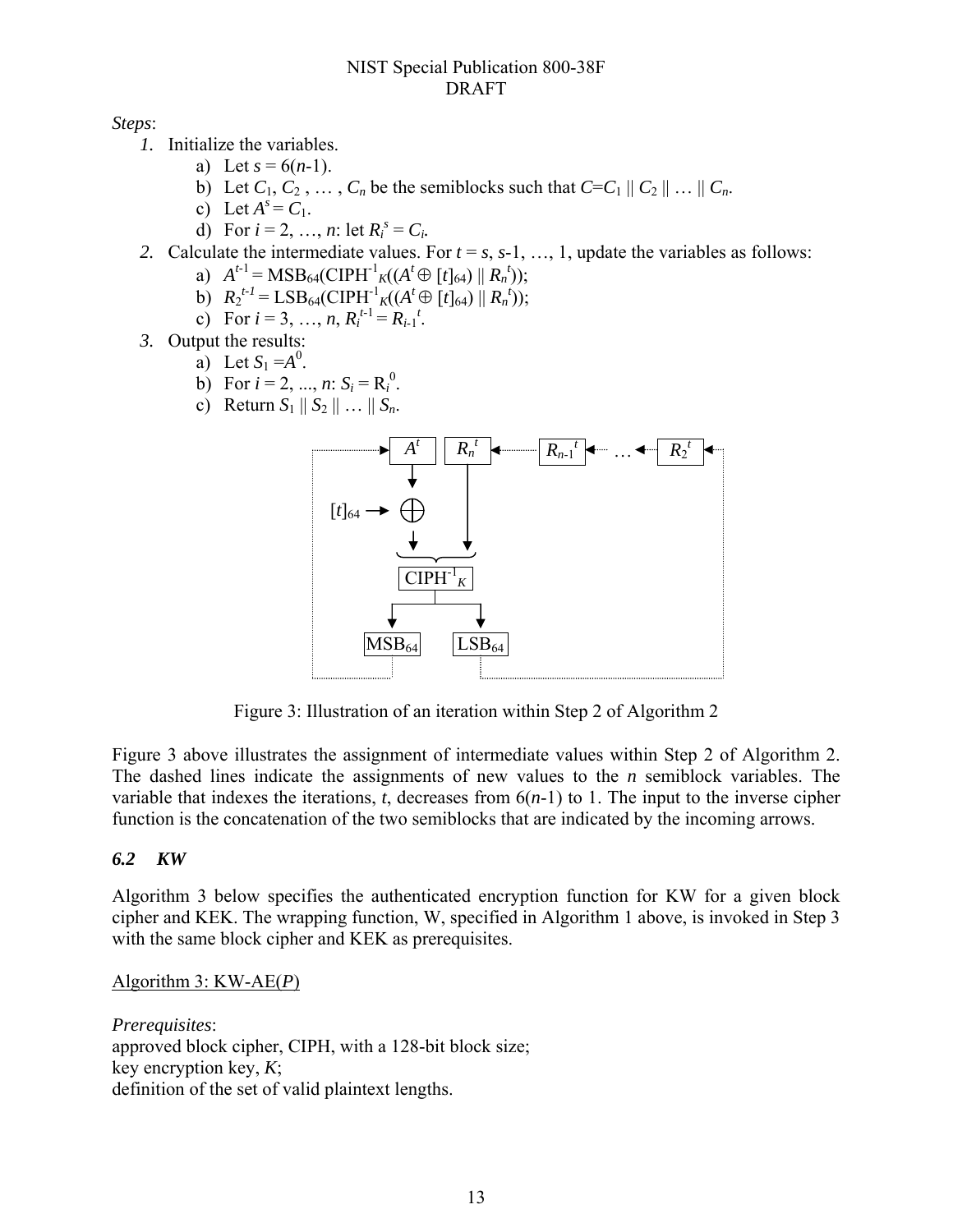*Input*: plaintext *P*, with valid length.

*Output*: ciphertext C.

*Steps*:

- 1. Let *ICV*1=0xA6A6A6A6A6A6A6A6.
- 2. Let *S*=*ICV*1 || *P*.
- 3. Return *C*=W(*S*).

Algorithm 4 below specifies the authenticated decryption function for KW for a given block cipher and KEK. The unwrapping function,  $W<sup>-1</sup>$ , specified in Algorithm 2 above, is invoked in Step 4 with the same block cipher and KEK.

Algorithm 4: KW-AD(*C*)

*Prerequisites*: approved block cipher, CIPH, with a 128-bit block size; key encryption key, *K*; definition of the set of valid ciphertext lengths.

*Input*: purported ciphertext, *C*.

*Output*: Plaintext *P* or indication of inauthenticity, *FAIL*.

*Steps*:

- 1. If the length of *C* is not valid, then return FAIL and stop.
- 2. Let *n* be the number of semiblocks in *C*.
- 3. Let *ICV*1=0xA6A6A6A6A6A6A6A6.
- 4. Let  $S = W^{-1}(C)$ .
- 5. If  $MSB_{64}(S) \neq ICVI$ , then return FAIL and stop.
- 6. Return LSB64(*n*-1)(*S*).

### <span id="page-23-0"></span>*6.3 KWP*

Algorithm 5 below specifies the authenticated encryption function for KWP for a given block cipher and KEK. The wrapping function, W, specified in Algorithm 1 above, is invoked in Step 5 with the same block cipher and KEK.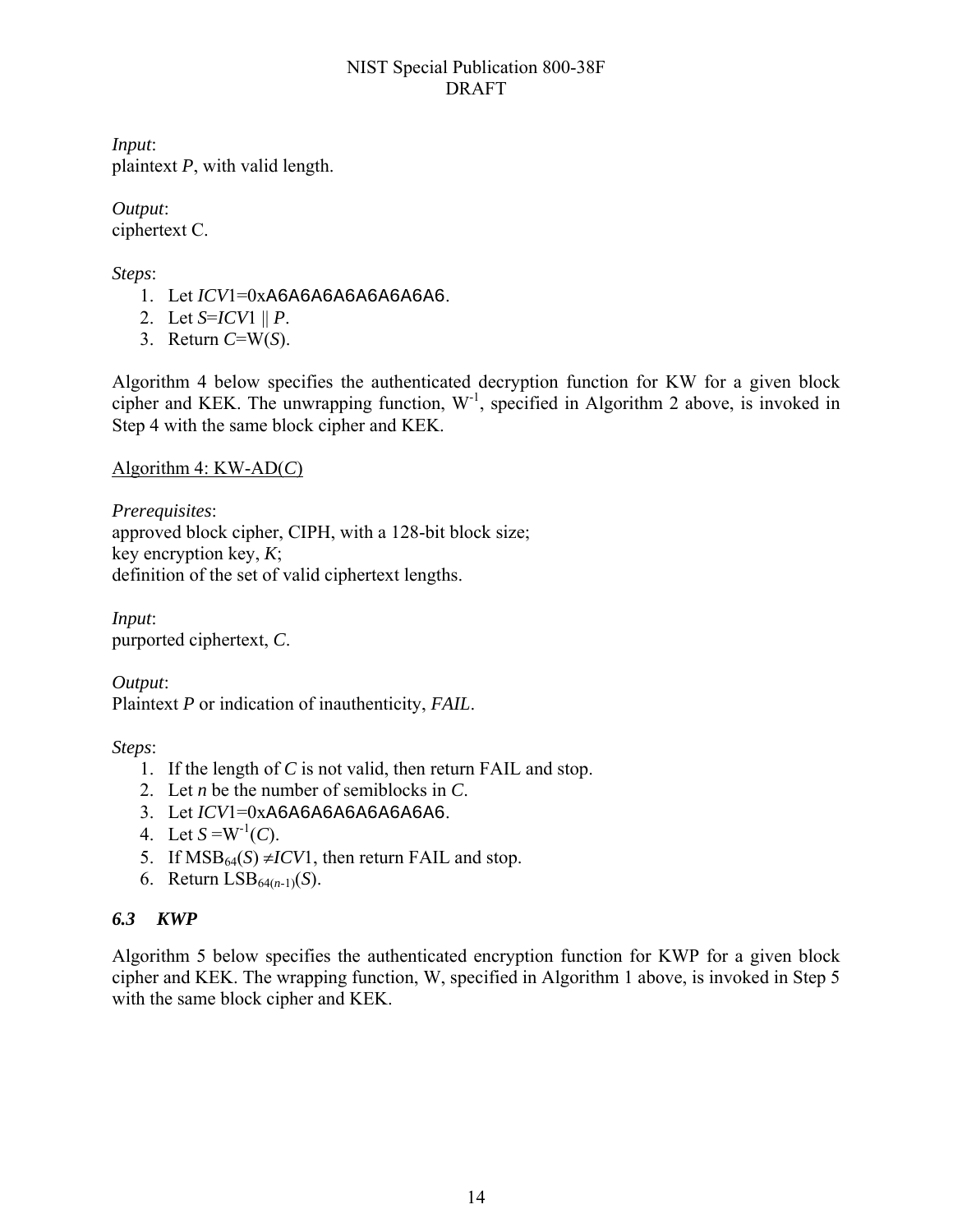### Algorithm 5: KWP-AE(*P*)

*Prerequisites*: approved block cipher, CIPH, with a 128-bit block size; key encryption key, *K*; definition of the set of valid plaintext lengths.

*Input*: plaintext *P*, with valid length.

*Output*: ciphertext C.

*Steps*:

- 1. Let *ICV2*=0xA65959A6.
- 2. Let *padlen*= $8\cdot$ [len(*P*)/64<sup>-</sup>len(*P*)/8.
- 3. Let *PAD*=0<sup>8*padlen*.</sup>
- 4. Let *S*=*ICV2* || [len(*P*)/8]32 || *P* || *PAD*.
- 5. If  $len(P) \le 64$ , then return *C*=CIPH<sub>K</sub>(*S*); if  $len(P) > 64$ , then return *C*=W(*S*).

Algorithm 6 below specifies the authenticated decryption function for KWP for a given block cipher and KEK. The unwrapping function,  $W<sup>-1</sup>$ , specified in Algorithm 2 above, is invoked in Step 4 with the same block cipher and KEK.

Algorithm 6: KWP-AD(*C*)

*Prerequisites*: approved block cipher, CIPH, with a 128-bit block size; key encryption key, *K*; definition of the set of valid ciphertext lengths.

*Input*: purported ciphertext, *C*.

*Output*: Plaintext *P* or indication of inauthenticity, *FAIL*.

### *Steps*:

- 1. Let *n* be the number of semiblocks in *C*.
- 2. If *n* is not valid, then return FAIL and stop.
- 3. Let *ICV*2=0xA65959A6.
- 4. If  $n=2$ , then let *S*=CIPH<sup>-1</sup><sub>*K*</sub>(*C*); if  $n>2$ , then let *S* =W<sup>-1</sup>(*C*).
- 5. If  $MSB_{32}(S) \neq ICV2$ , then return FAIL and stop.
- 6. Let  $Plen=int(LSB_{32}(MSB_{64}(S)))$ .
- 7. Let *padlen*=8(*n*-1)-*Plen*.
- 8. If *padlen*<0 or *padlen*>7, then return FAIL and stop.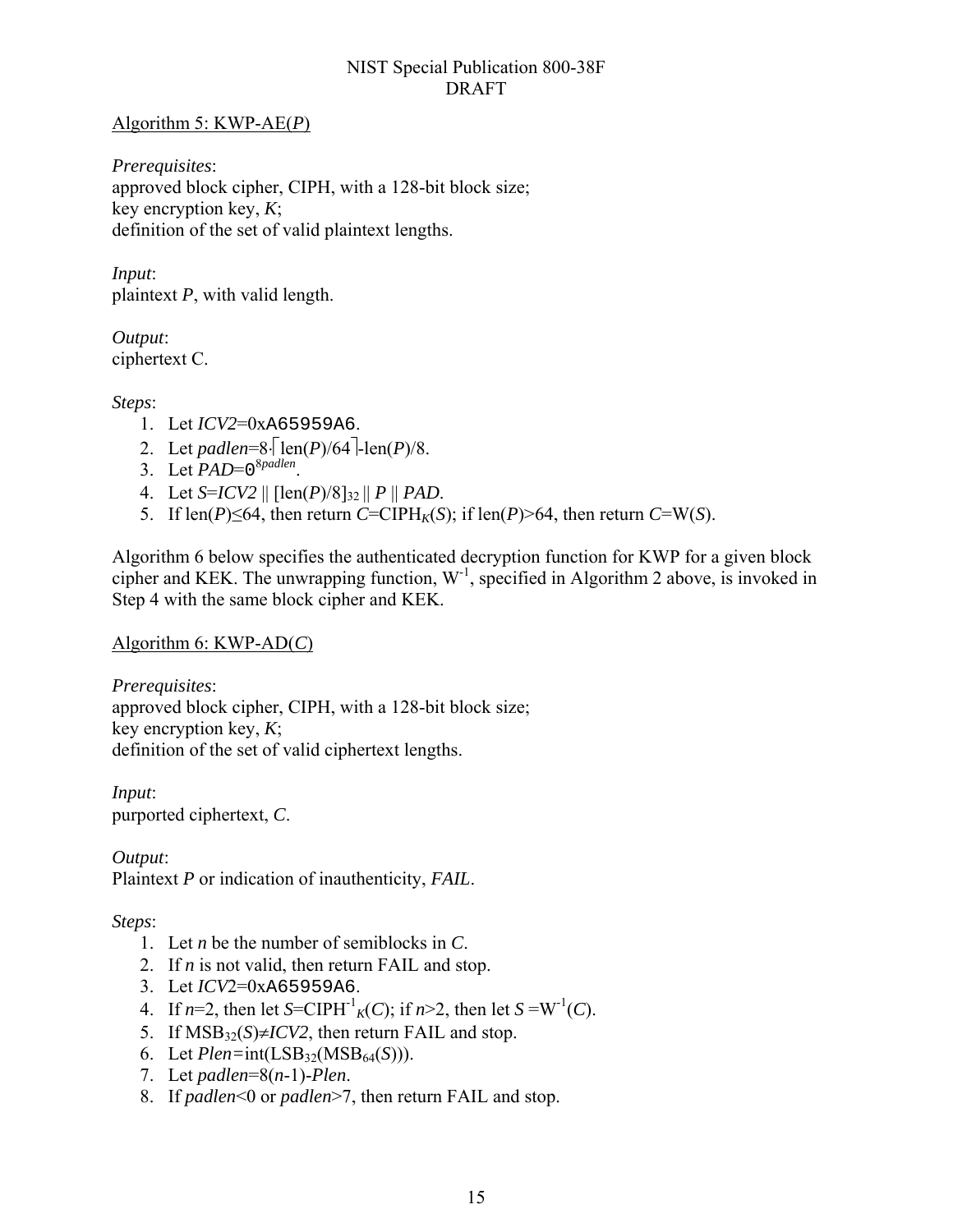9. If  $LSB_{8padden}(S) \neq 0^{8paddlen}$ , then return FAIL and stop.

10. Return MSB8*Plen*(LSB64(*n*-1)(*S*)).

### <span id="page-25-0"></span>**7 Specification of TKW**

### <span id="page-25-1"></span>*7.1 TW and TW-1*

Algorithm 7 below specifies the wrapping function, TW, for the authenticated encryption function of TKW (see Sec. 7.2) with a given KEK, *K*. In this algorithm, CIPH<sub>K</sub> denotes the forward cipher function of TDEA with *K* as the key.

Algorithm 7: TW(*S*)

*Prerequisites*: key, *K*, for TDEA.

*Input*: sequence of *n* semiblocks *S,* for *n*≥3.

*Steps*:

- 1. Initialize the variables.
	- a) Let  $S_1, S_2, \ldots, S_n$  be the semiblocks such that  $S=S_1 \parallel S_2 \parallel \ldots \parallel S_n$ .
	- b) Let  $A^0 = S_1$ .
	- c) For  $i = 2, ..., n$ , let  $R_i^0 = S_i$ .
	- d) Let *s*=6(*n*-1).
- 2. Calculate the intermediate values. For  $t = 1, \ldots, s$ , update the variables as follows:
	- a)  $A^t = \text{MSB}_{32}(\text{CIPH}_K(A^{t-1} || R_2^{t-1})) \oplus [t]_{32};$
	- b) For  $i = 2, ..., n-1$ :  $R_i^t = R_{i+1}^{t-1}$ ;
	- c)  $R_n^t = \text{LSB}_{32}(\text{CIPH}_K(A^{t-1} || R_2^{t-1})).$
- 3. Output the results:
	- a) Let  $C_1 = A^s$ .
	- b) For  $i = 2, ..., n$ :  $C_i = R_i^s$ .
	- c) Return  $C_1 || C_2 || ... || C_n$ .

Algorithm 8 below specifies the unwrapping function,  $TW^{-1}$ , for the authenticated decryption function of TKW (see Sec. 7.2) with a given KEK, *K*. In this algorithm, CIPH<sup>-1</sup><sub>K</sub> denotes the inverse cipher function of TDEA with *K* as the key..

Algorithm 8:  $TW^{-1}(C)$ 

*Prerequisites*: key, *K*, for TDEA.

*Input*:

sequence of *n* semiblocks *C,* for *n*≥3.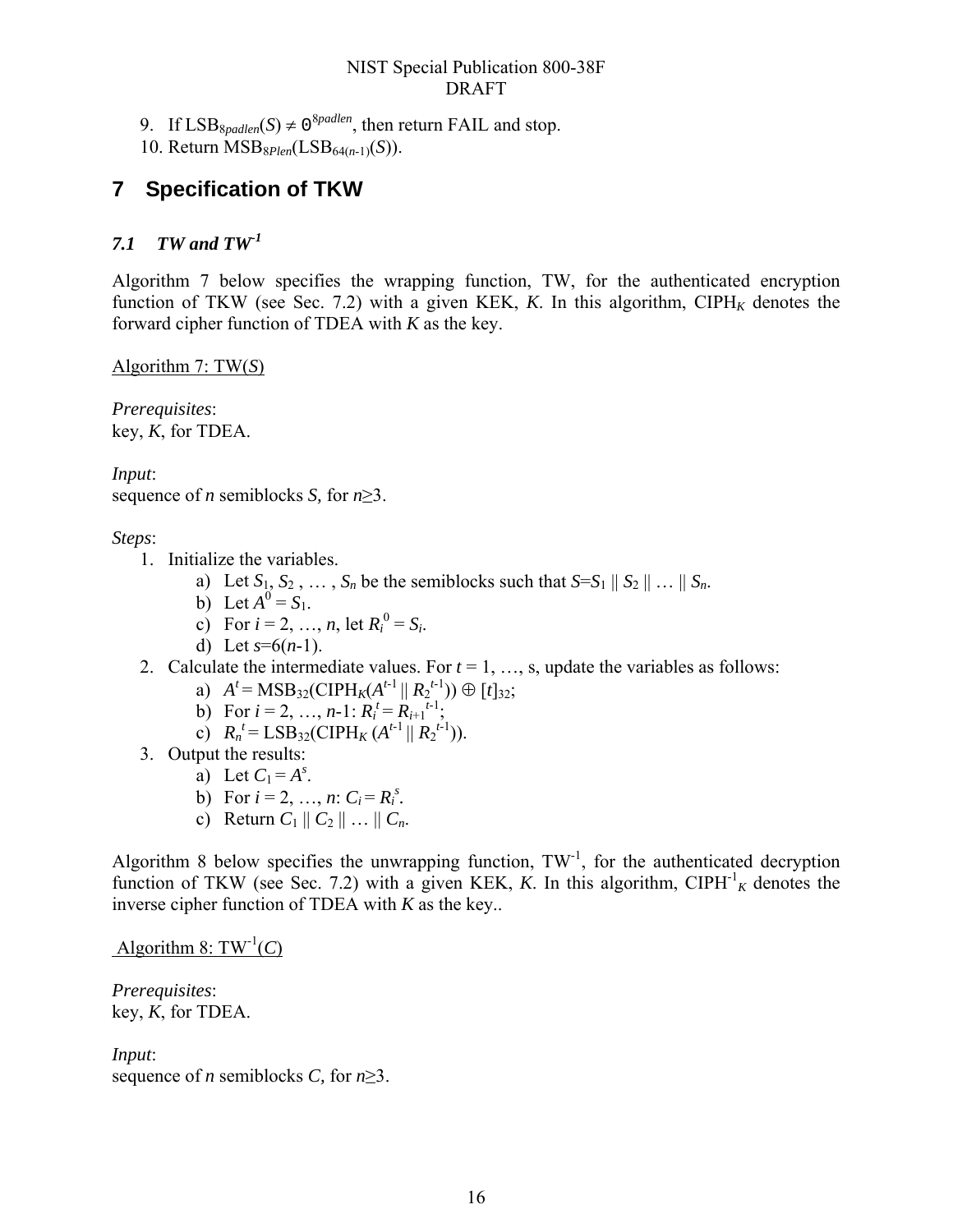*Steps*:

- *1.* Initialize the variables.
	- a) Let  $s = 6(n-1)$ .
	- b) Let  $C_1, C_2, \ldots, C_n$  be the semiblocks such that  $C = C_1 || C_2 || \ldots || C_n$ .
	- c) Set  $A^s = C_1$ .
	- d) For  $i = 2, ..., n$ :  $R_i^s = C_i$ .
- 2. Calculate the intermediate values. For  $t = s$ ,  $s-1$ , ..., 1, update the variables as follows:
	- a)  $A^{t-1} = \text{MSB}_{32}(\text{CIPH}^{-1}{}_{K}((A^{t} \oplus [t]_{32}) \parallel R_{n}^{t}))$ ;
	- b)  $R_2^{t-1} = \text{LSB}_{32}(\text{CIPH}^{-1} \cdot \mathcal{K})(A^t \oplus [t]_{32}) || R_n^{t}),$
	- c) For  $i = 3, ..., n$ :  $R_i^{t-1} = R_{i-1}^{t}$ .
- *3.* Output the results:
	- a) Let  $S_1 = A^0$ .
	- b) For  $i = 2, ..., n$ :  $S_i = R_i^0$ .
	- c) Return  $S_1 || S_2 || ... || S_n$ .

### <span id="page-26-0"></span>*7.2 TKW*

Algorithm 9 below specifies the authenticated encryption function for TKW for a given TDEA key. The wrapping function, TW, specified in Algorithm 7 above, is invoked in Step 3 with the same key.

#### Algorithm 9: TKW-AE(*P*)

*Prerequisites*: KEK, *K*; definition of the set of valid plaintext lengths.

*Input*: plaintext *P*, with valid length.

*Output*: ciphertext C.

*Steps*:

- 1. Let *ICV*3=0xA6A6A6A6.
- 2. Let  $S = ICV3 \, || P$ .
- 3. Return *C*=TW(*S*).

Algorithm 10 below specifies the authenticated decryption function for TKW for a given TDEA key. The unwrapping function,  $TW^{-1}$ , specified in Algorithm 8 above, is invoked in Step 4 with the key.

#### Algorithm 10: TKW-AD(*C*)

*Prerequisites*: TDEA with key, *K*; definition of the set of valid ciphertext lengths.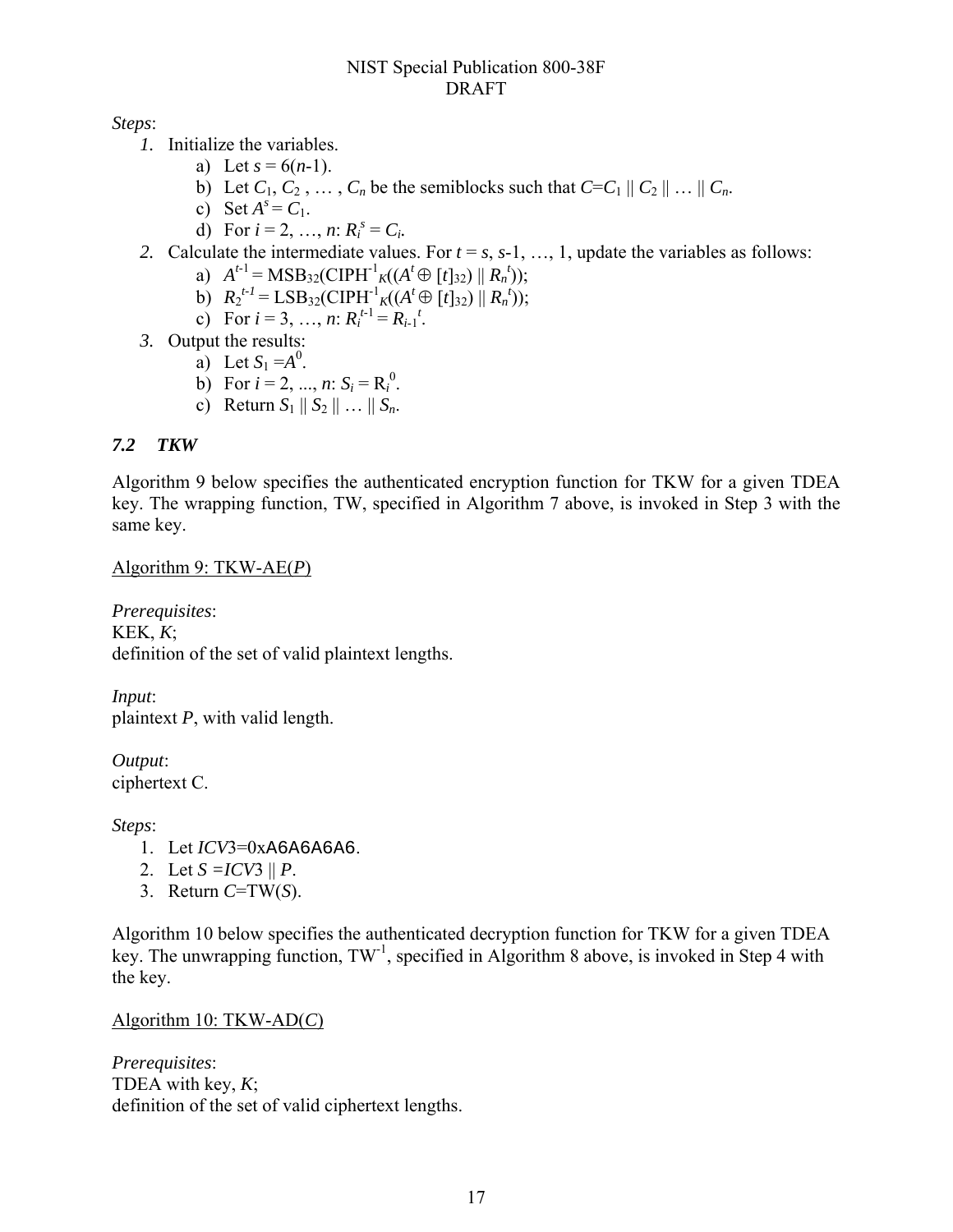*Input*: purported ciphertext, *C*.

*Output*: Plaintext *P* or indication of inauthenticity, *FAIL*.

*Steps*:

- 1. If the length of *C* is not valid, then return FAIL and stop.
- 2. Let  $n+1$  be the number of semiblocks in  $C$ .
- 3. Let *ICV*3=0xA6A6A6A6.
- 4. Let  $S = TW^{-1}(C)$ .
- 5. If  $MSB_{32}(S) \neq ICV3$ , then return FAIL and stop.
- 6. Return LSB32*n*(*S*).

### <span id="page-27-0"></span>**8 Conformance**

An implementation may claim conformance to one or more of the following six functions: KW-AE, KW-AD, KWP-AE, KWP-AD, TKW-AE, and TKW-AD. TKW-AE and TKW-AD are approved to support legacy systems but should not be used for new applications.

The associated wrapping and unwrapping functions, W,  $W<sup>-1</sup>$ , TW, and TW<sup>-1</sup>, are not approved for use independently of these six functions.

Implementations of the authenticated encryption and authenticated decryption functions may restrict the lengths of the plaintext, as discussed in Sec. 5.3.2, as long as at least one bit length is supported. Any such restrictions may affect interoperability.

For every algorithm that is specified in this Recommendation, a conforming implementation may replace the given set of steps with any mathematically equivalent set of steps. In other words, different procedures that produce the correct output for any input are permitted.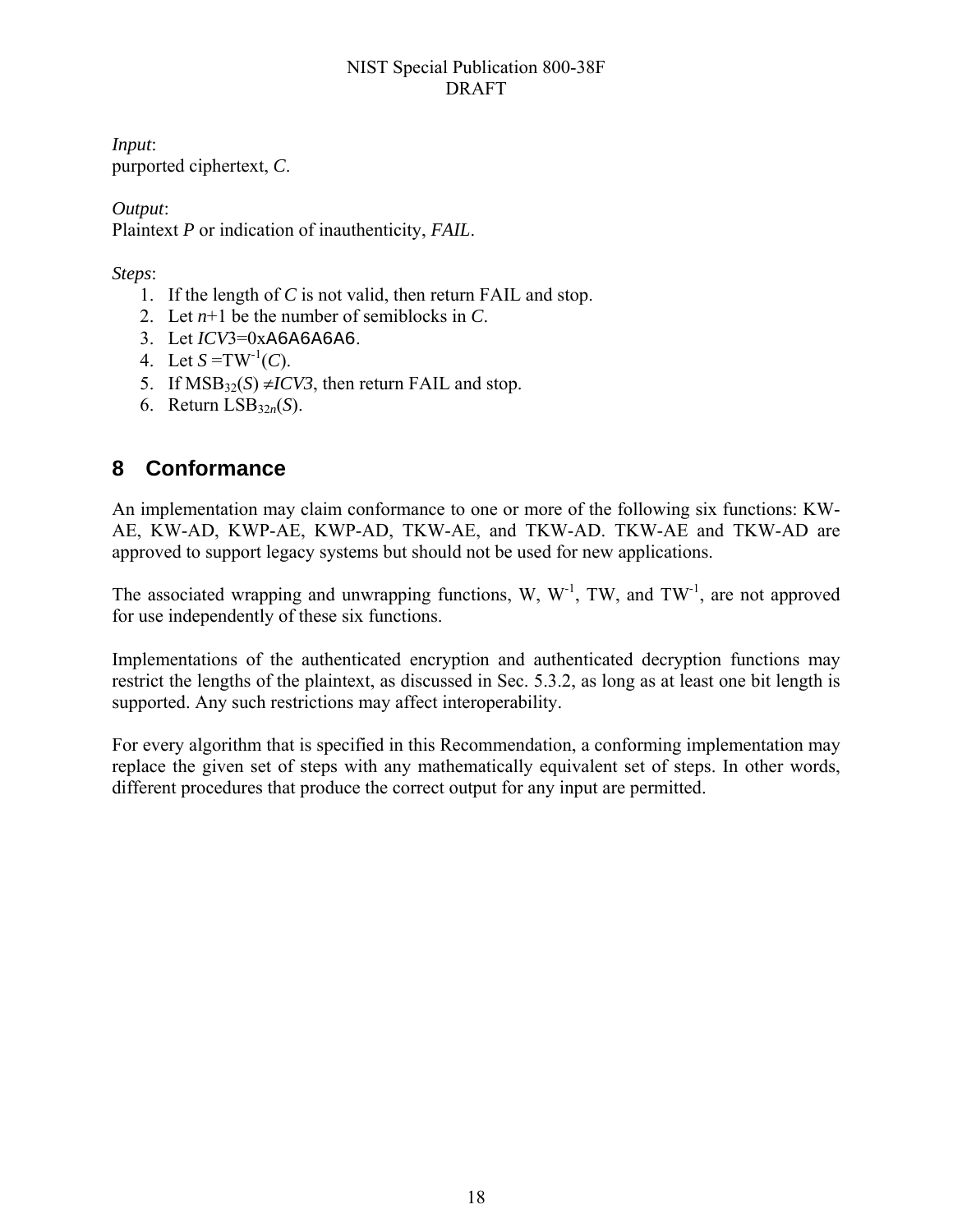### <span id="page-28-0"></span>**Appendix A: Some Security Considerations**

### <span id="page-28-1"></span> *A1 Equality of Plaintexts*

Each key wrap algorithm in this Recommendation is deterministic: for a given block cipher and KEK, any invocation of the authenticated encryption function on a given plaintext produces the same ciphertext. It follows that any pair of ciphertexts reveals whether the corresponding plaintexts are equal.

Therefore, ideally, each plaintext should be encrypted only once. If a system encrypts any plaintext more than once, then one method for ensuring that the ciphertexts are different would be to prepend each plaintext with a fixed-length nonce before invoking the authenticated encryption function. Upon authenticated decryption, the nonce would be discarded.

### <span id="page-28-2"></span>*A2 Implied Strength of Protected Keys*

The disclosure of a KEK potentially compromises any data (i.e., any key) that the KEK protects. Therefore, the cryptographic strength of the protected key is limited implicitly by the length of the KEK, which determines the resistance of the KEK to brute force search. This illustrates the general principle that the KEK should be at least as strong cryptographically as any key that it protects.

### <span id="page-28-3"></span>*A3 Authentication Assurance*

The expansion of the plaintext within the authenticated encryption function provides the mechanism whereby assurance of the authenticity of the data can be obtained upon the execution of the authenticated decryption function. The nature of this assurance depends on the output of the authenticated decryption function:

• If the output is a plaintext, i.e., not FAIL, then the design of the mode provides strong, but not absolute, assurance that this plaintext is authentic, i.e., that the ciphertext, as received, was generated by a party with access to the KEK.

• If the output is *FAIL*, then it is certain that the ciphertext is not authentic.

In the first case, the assurance is not absolute because forgeries are possible, in principle. In other words, an adversary, i.e., a party without access to the key or to the authenticated encryption function, may be able to produce a genuine ciphertext, for example, by a lucky guess.

In particular, if the adversary chooses a string at random with a valid ciphertext length, the probability that the string will be a genuine ciphertext is exactly 1 in  $2^{64}$  for KW, and approximately 1 in  $2^{64}$  for KWP. The probability for TKW is greater, 1 in  $2^{32}$ , so TKW is significantly more vulnerable to forgeries. For this reason, TKW should not be used for new applications.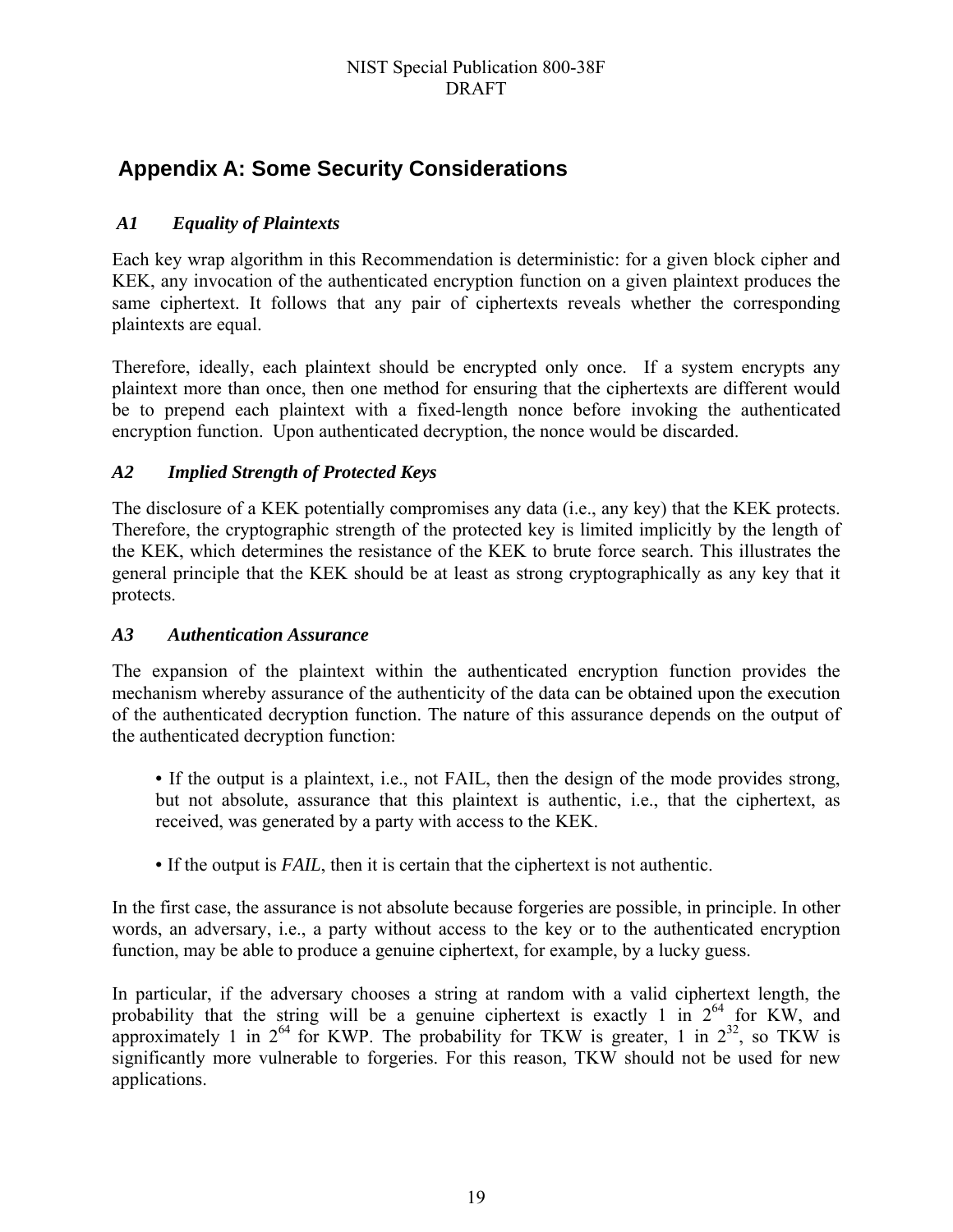Given repeated attempts, of course, the adversary can increase the probability that a randomlygenerated string will eventually be accepted as a valid ciphertext. The system or protocol that implements the authenticated decryption function should monitor and, if necessary, limit the number of unsuccessful verification attempts for each key.

### <span id="page-29-0"></span>*A4 Forgeries of Extremely Long Messages*

The motivation for the limits on the length of the plaintext in Sec. 5.3 is the following observation on the unwrapping function, due to John Kelsey of NIST: if *S* is extremely long, about  $2^{67}$  semiblocks, and if *T* and *U* are any sequences of semiblocks of equal length, it is likely that

$$
MSB_{64d}(W^{-1}(S||T)) = MSB_{64d}(W^{-1}(S||U))
$$
\n(1)

for some positive integer *d*.

Equation 1 will hold if six suitable intermediate values coincide within the two invocations of the unwrapping function in the equation. Each pair of coinciding values is called a collision.

In particular, let *S* be a sequence of *m* semiblocks, and let *T* and *U* be distinct semiblocks. Let  $A^1$ ,  $A^2$ , …,  $A^{6m}$  be the semiblocks defined within Algorithm 2 for W<sup>-1</sup>(*S*||*T*), and let  $B^1, B^2, ..., B^{6m}$  be the corresponding semiblocks for  $W^{-1}(S||U)$ . Let *i*1, *i*2, …, *i*6 be indices that satisfy the following "collision conditions":

| $0 < i1 \leq m$           | $A^{i} = B^{i}$   |
|---------------------------|-------------------|
| $i1+n < i2$ ,             | $A^{i2}=B^{i2}$   |
| $i2+n < i3$ ,             | $A^{i3}=B^{i3}$ . |
| $i3+n < i4$ ,             | $A^{i4}=B^{i4}$ . |
| $i4+n < i5$ ,             | $A^{i5}=B^{i5}$ . |
| $i5+n < i6 \leq 6m$ , and | $A^{i6}=B^{i6}$   |

These conditions imply that collisions will occur at many other intermediate values, e.g.,  $A^j = B^j$ for each index *j* such that 5*m*<*j*<*i*6, or 4*m*<*j*<*i*5, etc; collisions will also occur at these indices for the *R* values that are defined in Algorithm 2. For *i*1, these colliding *R* values are part of the output of the unwrapping function, as described in Equation 1 with  $d = i$ 1.

The first semiblock of the output of the unwrapping function determines whether a purported ciphertext will pass the integrity check within the authenticated decryption function. Therefore, if *S*||*T* is a given ciphertext for KW, then the modified ciphertext *S*||*U* will also pass the integrity check provided that the collision conditions are satisfied. In other words, if six suitable collisions occur, *S*||*U* will be a successful forgery. Moreover, the first *i*1-1 semiblocks of the resulting plaintext will be identical to the plaintext from which *S*||*T* was generated.

For KWP, *S*||*U* would also be a successful forgery if the collision conditions are satisfied and if no padding octets were appended to the plaintext during the generation of *S*||*T*.

For TKW, an analogue of the above analysis applies, adapted to the smaller semiblock size.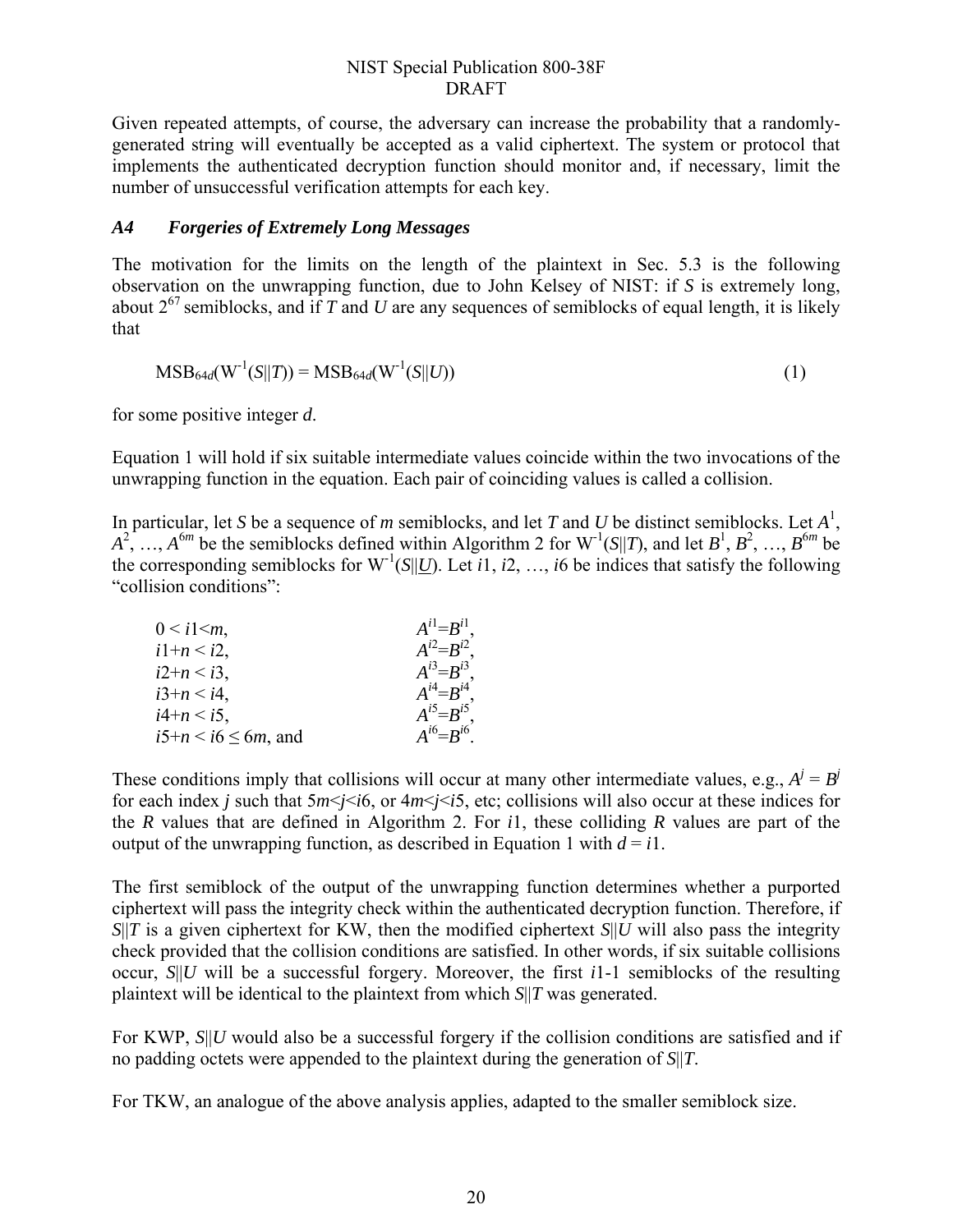The length of the ciphertext affects the probability that some set of indices will satisfy the collision conditions. One can estimate this probability for a fixed value of *m* by modeling some of the individual collisions as independent events that occur with probability 2-64**.** In particular, beginning at index 6*m*, one analyzes the probability of a collision at exactly *m* indices, as follows:

- At index *j*, if  $A^j \neq B^j$ , or if *j* <*m*, one next considers the index *j*-1.
- At index *j*, if  $A^j = B^j$  and *j>m*, one next considers the index *j*-*m*-1.

If this procedure identifies collisions at six or more indices, then the first six collisions will satisfy the collision conditions. Conversely, if there are six indices that satisfy the collision conditions, then this procedure will identify collisions at six or more indices. Consequently, for KW, the probability, E, that the forgery attack succeeds in this model is

$$
E = 1 - \sum_{i=0}^{5} {m \choose i} \left(\frac{1}{2^{64}}\right)^i \left(\frac{2^{64} - 1}{2^{64}}\right)^{m-i}.
$$
 (2)

If  $2^{64}/m$  is sufficiently large, then

$$
E \approx \frac{1}{720} \cdot \left(\frac{m}{2^{64}}\right)^6.
$$

Consequently, if  $m \leq 2^{54}$  as required in Sec. [5.3.1](#page-19-1), then  $E \leq 2^{64}$ .

For TKW, the analogous conclusion is that if  $m < 2^{28}$ , as required in Sec. [5.3.1,](#page-32-8) then  $E < 2^{32}$ .

#### <span id="page-30-0"></span>*A5 Additional Analysis*

Within [8], Rogaway and Shrimpton provide an analysis of AESKW as specified in [2], much of which also applies to the key wrap variants in this Recommendation. Among other criticisms, the authors emphasize the lack of a proof that the underlying structure of KW meets the goal of deterministic authenticated encryption that they formalize in the paper. Nevertheless, the authors expect that the AES Key Wrap achieves this property, possibly even in a particularly strong manner, i.e., with "beyond-birthday-phenomenon security."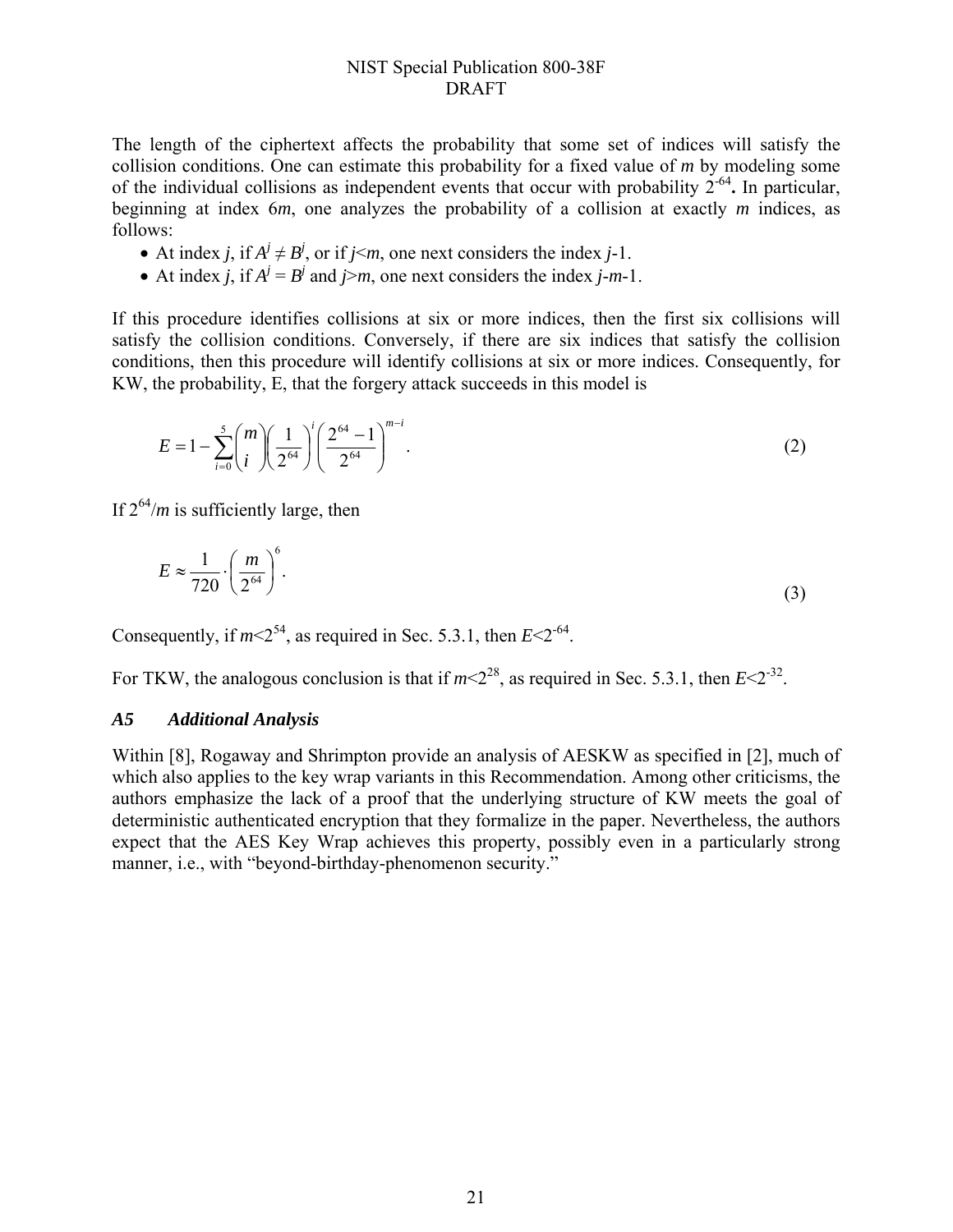### <span id="page-31-0"></span>**Appendix B: Comparison with Earlier Specifications**

This appendix describes the technical differences between KW, KWP, and TKW as specified in this Recommendation and their earlier specification documents discussed in Sec. [3.2.](#page-19-1)

The maximum plaintext lengths for KW and TKW in Sec [5.3.1](#page-32-2), and the explicit option for implementation-defined subsets of valid lengths for KW, KWP, and TKW in Sec. [5.3.2](#page-32-3) are unique to this Recommendation. In particular, KW-AE, KWP-AE, and TKW-AE are undefined on plaintexts of invalid length, while KW-AD, KWP-AD, and TKW-AD check whether the length of the purported ciphertext is valid.

This Recommendation also differs slightly in its support of underlying block ciphers. The AES Key Wrap, both in the original "AES Key Wrap Specification" that was posted on NIST's Computer Security Resource Center web and in [\[9\],](#page-32-2) is defined only for the AES algorithm; however, KW and KWP will also support any 128-bit block cipher that is approved in the future. The Key Wrap algorithm in [\[1\]](#page-32-3) supports a wider choice of block ciphers, encompassing a variant that is equivalent to TKW, but also allowing TDEA with key lengths that are not supported in TKW.

Otherwise, the specification of KW in this Recommendation is equivalent to the original "AES Key Wrap Specification" and to the specification in [9], and almost equivalent to the key wrap specification in [1] with the AES algorithm as the underlying block cipher. The specification in [1] supports the appending of random padding bits to plaintexts that are not sequences of semiblocks, when the length of plaintext is fixed. This amounts to a reversible padding scheme that is different than the padding scheme defined in [4] and later adopted for KWP.